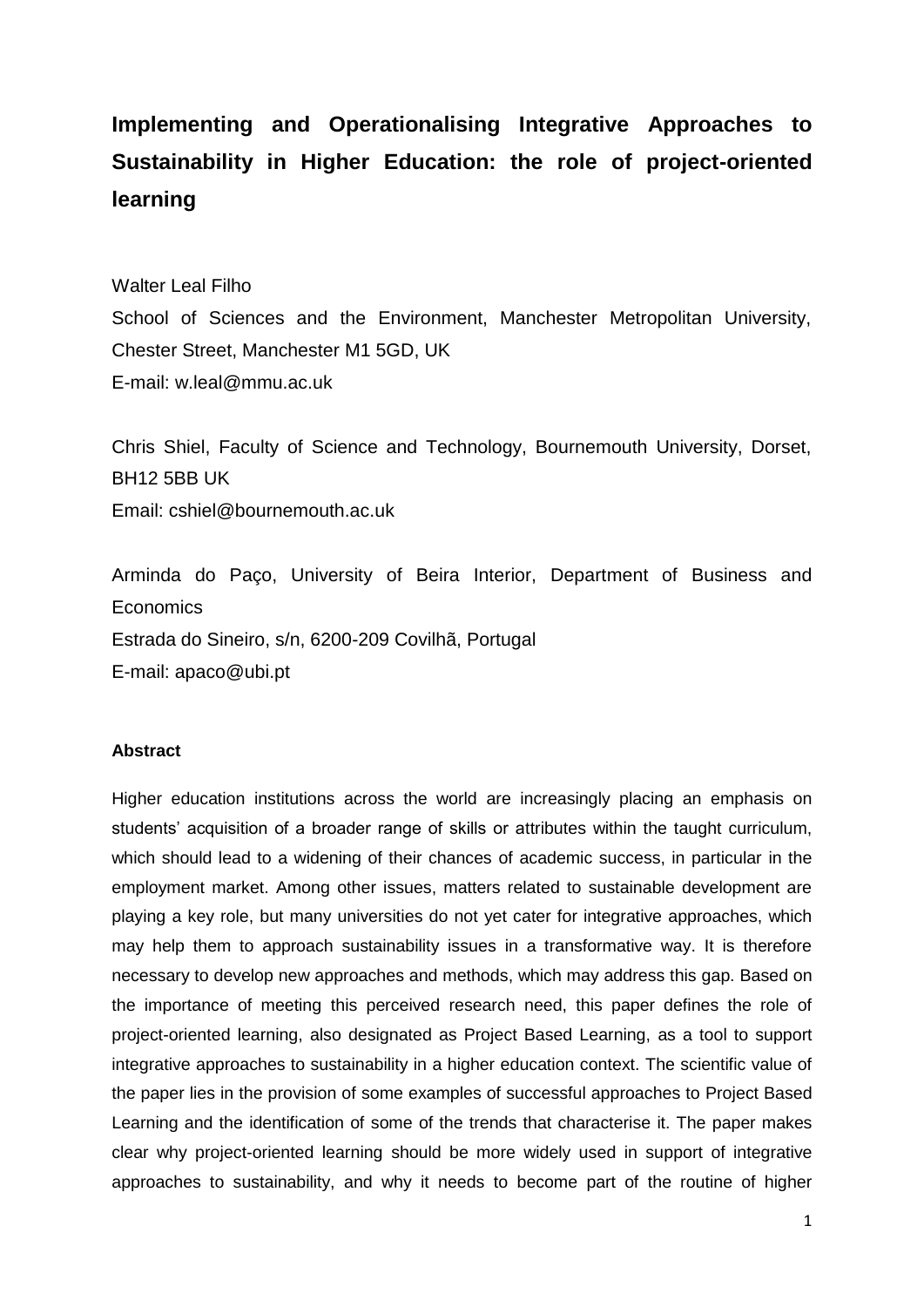education institutions. The outline of some of the initiatives recently and currently being undertaken may inspire others and assist in the implementation of Project Based Learning.

**Key-words:** Project Based Learning; Project-oriented learning; Sustainability; Higher education; Integrative curriculum.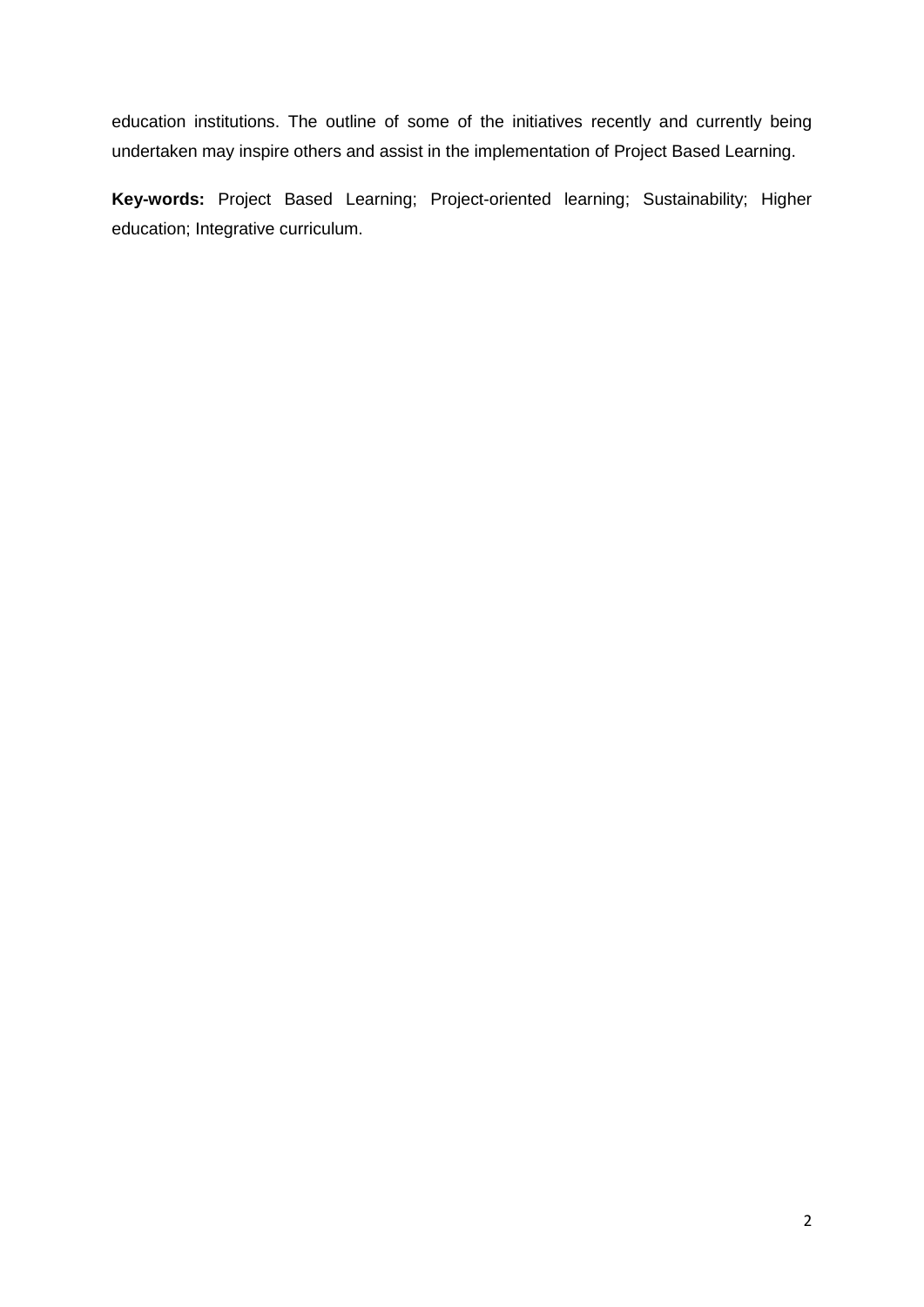#### **1. Introduction**

Since the 1990s, in response to challenges from industry that graduates were not 'workready', universities have increasingly focused their attention on developing graduates who are employable; finding ways to identify and embed the most appropriate employability skills within the curriculum has been an on-going concern. In 2015, employability remains high on both the educational and political agendas: universities need to demonstrate that their courses lead to more attractive recruitment opportunities for students; governments need to ensure that sufficient human capital is developed to compete in a global marketplace. This has been particularly significant in the UK, where employability statistics, formally collected through the Higher Education Statistics Agency (HESA), contribute to league tables, and where the Higher Education Funding Council for England (HEFCE), emphasises:

"Embedding employability into the core of higher education will continue to be a key priority of Government, universities and colleges, and employers. This will bring significant private and public benefit, demonstrating higher education's broader role in contributing to economic growth as well as its vital role in social and cultural development" (HEFCE, 2011, p.5).

It is now generally accepted within higher education that 'employability' means the development of: "a set of achievements – skills, understandings and personal attributes – that make graduates more likely to gain employment and be successful in their chosen occupations, which benefits themselves, the workforce, the community and the economy" (Yorke, 2006, p.8).

Research has explored: how to enhance employability (Harvey et al., 2002); career development (Kumar, 2007), ways to embed employability within the curriculum through a 'pedagogy for employability' (Pegg et.al, 2012), and ways to assess employability (Knight and Yorke, 2003). Very little research has explored the link between employability and sustainable development with the exception of a few studies such as, Shiel et al. (2005) (in one of the first studies to make a link between sustainable development, employability and internationalisation) and work to develop the concept of global citizenship (Bourn and Shiel, 2009) where it is suggested that developing graduates as global citizens who understand the need for sustainable development would contribute not only to employment but more importantly, to enhancing society and achieving sustainable development. Stibbe (2009) implicitly suggests the link between employability (understanding and attributes) by suggesting the development of 'sustainability literacy' which would enable graduates to better address what has largely been unsustainable development.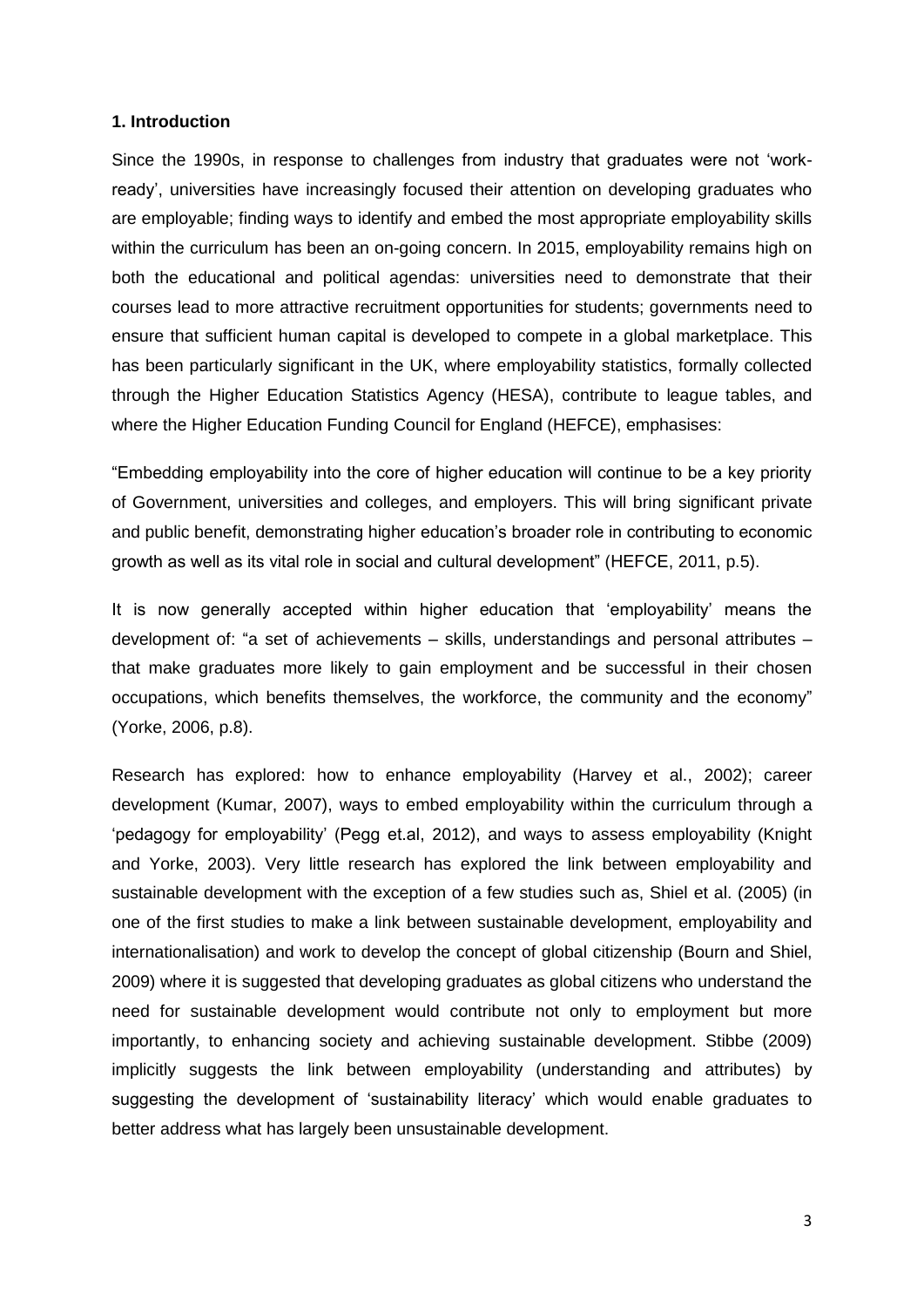This paper aims to extend the link between employability and sustainable development by referring particularly to integrative approaches to sustainable development and suggesting how Project-Based Learning (PBL), an approach used in contexts as varied as non-formal and informal workplace learning (Kyndt et al., 2009), or nursing and medical education (Feletti, 1993) may enhance learning and development. Research suggests that the experience of project work and problem-based learning supports the development of personal skills (Kolmos, 1996) and abilities (Moesby, 2005); the skills that are required and honed as part of PBL, are skills that enhance employability prospects. In this paper it will be suggested that approaches associated with PBL not only contribute to the development of employability skills, but may also enable universities to work in a more synergistic way, where the curriculum, the extra-curricular and the co-curricular enhance the experience of the learner through a focus on sustainable development. The paper will first consider the relevance of sustainability in the curriculum and how this might enhance employability before discussing the need for integrative approaches. The role of PBL will then be considered and examples will be provided of where PBL has been used to take forward sustainability projects, before lessons learned are presented and conclusions are drawn.

#### **2. Sustainability in the curriculum: its relevance in enhancing employment prospects**

The concept of sustainable development has gained significant attention since the Brundtland Report. According to Gandhi et al. (2006), sustainable development is defined as the development that meets the needs of the present generation without compromising the ability of future generations. However, lack of understanding and/or poor interpretation of this definition may have served, at least initially, as a barrier to the implementation of sustainable practices within Higher Education. Nevertheless, the role that universities have to play in relation to sustainable development, through education and developing the competences that will contribute towards a more sustainable future (Barth and Reickman, 2012) is quite clear (Cortese, 2003; Gough and Scott, 2007). Universities should act as agents of change through promoting the principles of sustainable development within their institutions and in society.

One of the changes that occurred in higher education provision in the 1990's, was the incorporation of greater environmental awareness into undergraduate and post graduate level courses. These adjustments, regarded by many as an innovation, were seen as a good way of preparing students for the new world of work, where business would need to be more sustainable. For some students, developing a deep knowledge of the science, technology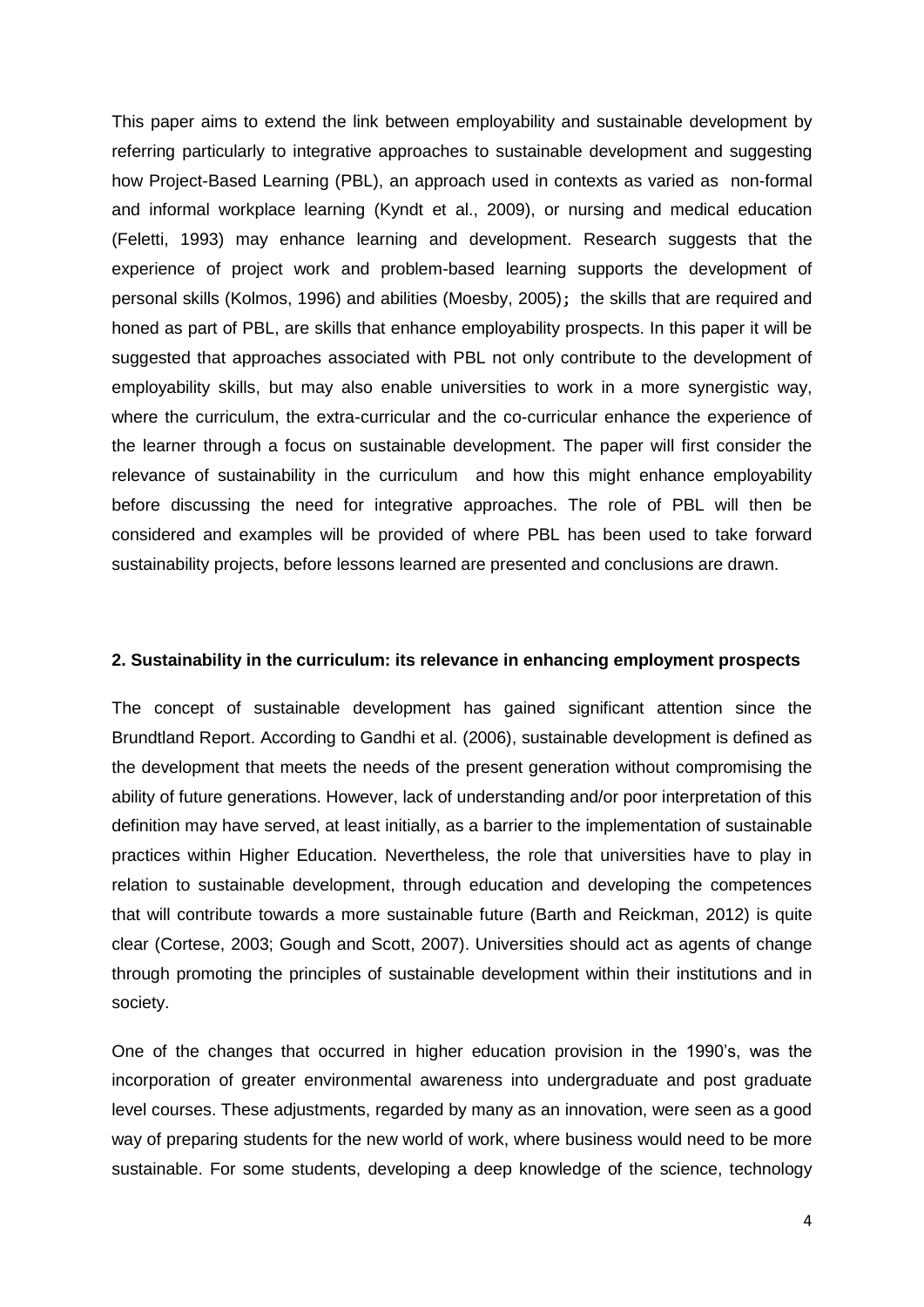and design skills, implicit in sustainability education, suggested greater potential for employment prospects than traditional courses. Sustainability education has often tended to involve students in practical activities such as campus greening initiatives, field visits to learn about and develop sustainable practices, and environmental studies courses or workshops. Education for Sustainability (EfS) in higher education has continued to evolve; it is suggested that EfS prepares future professionals to be responsible citizens in a more sustainable society (Biedenweg et al., 2013).

According to Pearson et al. (2005), HEIs have an important role to play in society by incorporating EfS within the curriculum and promoting the sustainability debate across communities. Pearson et al. suggest that the impacts from *"research and development of technology and human systems that work towards sustainability; training technicians in monitoring targets and detection of sustainability thresholds; and giving graduates the skills, knowledge and attitudes to make a sustainability contribution"* (p.178), will be clearly noticed.

However, the amplitude of the challenge of integrating sustainability into higher education is significant (Springett, 2005); curriculum transformation depends upon the expertise and ability of faculties who conceive course outlines. They need to develop academic programmes that integrate sustainability and ensure that students develop the knowledge, values and competences to enable them to work with others to enhance the social and natural environment.

In the main, the curriculum across most universities is developed to provide students with an increasingly narrow understanding of courses, professions and jobs, with a focus on specific knowledge and skills. A curriculum embracing education for sustainability requires a broader approach than just discipline knowledge. It should prepare learners for living sustainably, both in the personal and professional spheres, and enable the student to develop a profound understanding of the interactions and consequences of actions and decisions (Barth and Reickman, 2012). According to AASHE (2010), students need to learn and practice holistic systems thinking and be able to apply such thinking to real world situations. Moreover, students must understand how the social, economic, and natural systems function and are integrated. The inclusion of sustainability in the curriculum in this way will also be advantageous for graduates, as they are better prepared for employment. Boutou (2013, p. 31) confirms this in his university curricula comparative study: *"this practice is the best kick start for future professionals in sustainable development because graduates from the other programs have more difficulties in finding their first internship on their own"*.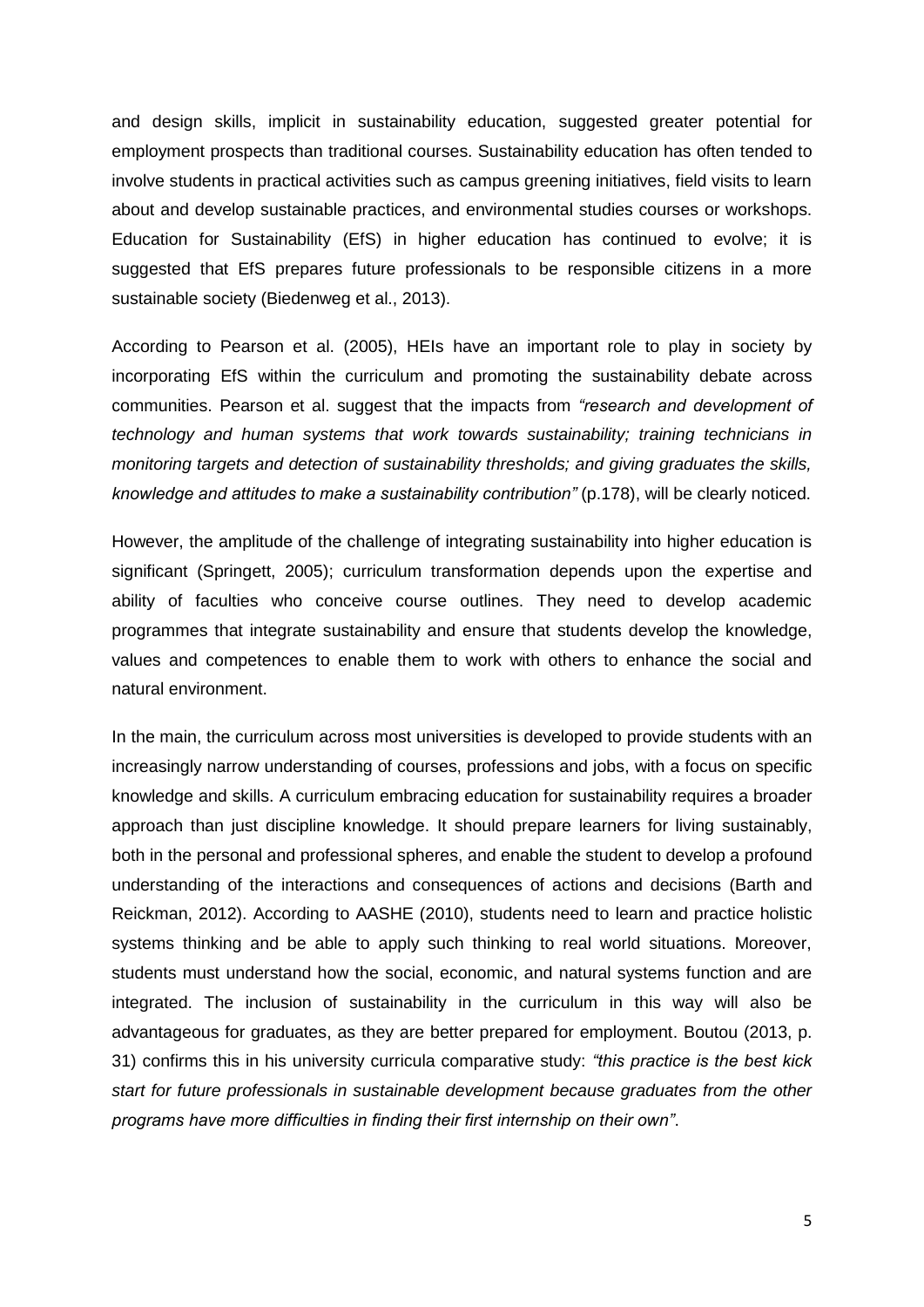Alshuwaikhat and Abubakar (2008) suggest that as universities prepare the world's future leaders, entrepreneurs, and decision makers, the way they prepare learners for employability in the context of a need for sustainable development, is also crucial. Apart from communicating the significance of sustainability, knowledge of environmental preservation, economic empowerment, gender equality, good governance, health and safety, and other social and economic issues should also be addressed. Where sustainability is embedded into graduate and undergraduate courses and curriculum across areas of knowledge, it should enhance employment prospects and contribute to sustainable development more widely.

In order to address the challenges that HEIs are facing in embedding education for sustainable development, and to meet the expectations of students to learn about sustainability, Leal Filho et al.(2015) suggest that universities should support teaching staff and provide some flexibility to develop formal and extra-curricular resources for sustainability and employability skills relevant to their courses. They should also work with employers and entrepreneurs to identify the capacities and knowledge needed for business opportunities in the green economy. In turn policy makers should provide guidance to ensure that learning and teaching resources on employability incorporate the issue of sustainability.

In conclusion it is possible to affirm that the implementation of sustainability in the curriculum can bring economic (employment opportunities), environmental (sustainable resource usage) and social (a better quality of life) consequences that go beyond the students' life in the university campus. Further, the essence of career development must adapt to fluctuating global demands where effective sustainable development is now a priority, not an option.

#### **3. The need for integrative approaches**

Sterling and Thomas (2006) suggest that the curriculum requires more than the mere addition of content and that education for sustainability should not be viewed as one more subject to be added to that curriculum. Instead, the focus should be on a wholly integrative approach where sustainability is considered as a context for delivering the objectives of education and not as a competing priority. Additionally, Sterling (2004) states that the major learning challenge for higher education in the shift towards a more sustainable society is not just in terms of student education but also in supporting learning with relevant stakeholders and within wider society.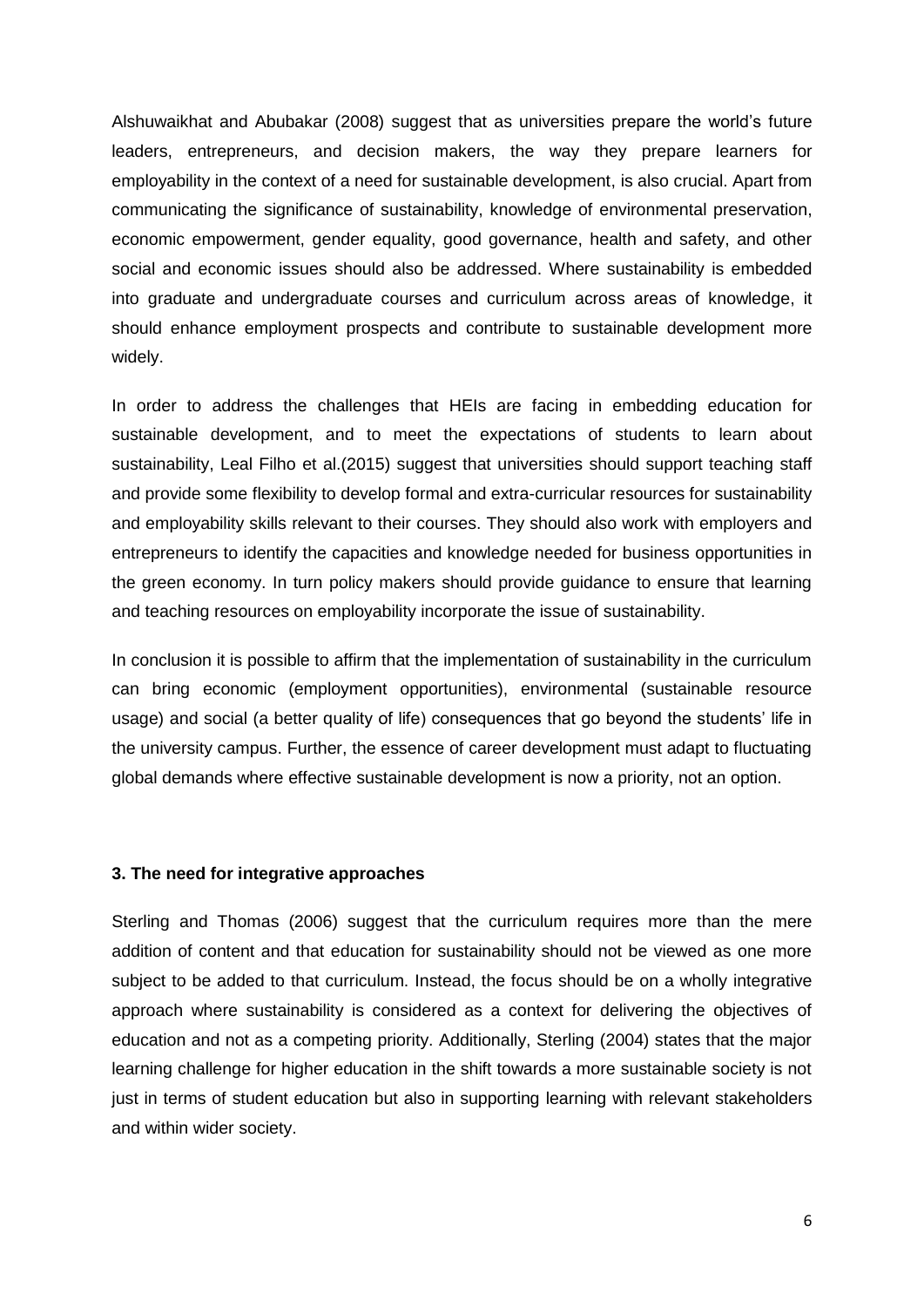It is expected that a university that promotes sustainability in its curriculum has a clear vision of sustainable development and the commitment of management to sustainability. However the integration of different approaches is not always easy. Pearson et al. (2014), illustrating their own experience at the University of Newcastle, suggest that there is an enormous tension between the logic of integrative environmental education, existing curriculum elements, staff assignments, course specialisation, university political and programme design. *"Environmental science and management problems are generally thought to be interdisciplinary or transdisciplinary and so various disciplines are needed in the delivery of education. This is complex because the discipline structures are the resource foraging and reallocation units (silos) so they are in competition"* (p. 179). Nevertheless integrative approaches in the curriculum are useful and necessary.

The difficulty in pursuing integrative approaches in curriculum is also evident in the following example: academics are engaged in environmental and sustainability research across the university but not necessarily in a co-ordinated way. Thus, there is a challenge of implementing interdisciplinary approaches to both research and education in universities (Wade and Stone, 2010). Other related problems are the lack of resources to support interdisciplinary working, lack of supportive academic reward systems, contrasting discipline cultures, departmental policies and procedures (Leal Filho et al., 2015).

In their study Leal Filho et al. (2015) concluded that integrative approaches to sustainable development are not only needed with a view to consolidating the potential contribution of each institution, but that they are also effective. However it is hard to say whether there is a right approach, or to conclude that an integrative approach has been fully achieved. Table 1 illustrates some of the characteristics that integrative approaches should have.

| <b>Element</b>  | <b>Characteristic</b>                                                                                             |
|-----------------|-------------------------------------------------------------------------------------------------------------------|
| Commitment      | Environmental, social and economic issues are considered                                                          |
| Knowledge       | Focus on the improvement of knowledge and understanding of<br>issues pertaining sustainability                    |
| Diversification | Wide range of options towards a more systematic sustainable<br>development                                        |
| Dynamism        | Continuous monitoring of problems or weaknesses ; implementation<br>of adjustments and corrections when necessary |
| Communication   | Improvement of communication among experts and stakeholders                                                       |

**Table 1.** Characteristics of integrative approaches to sustainable development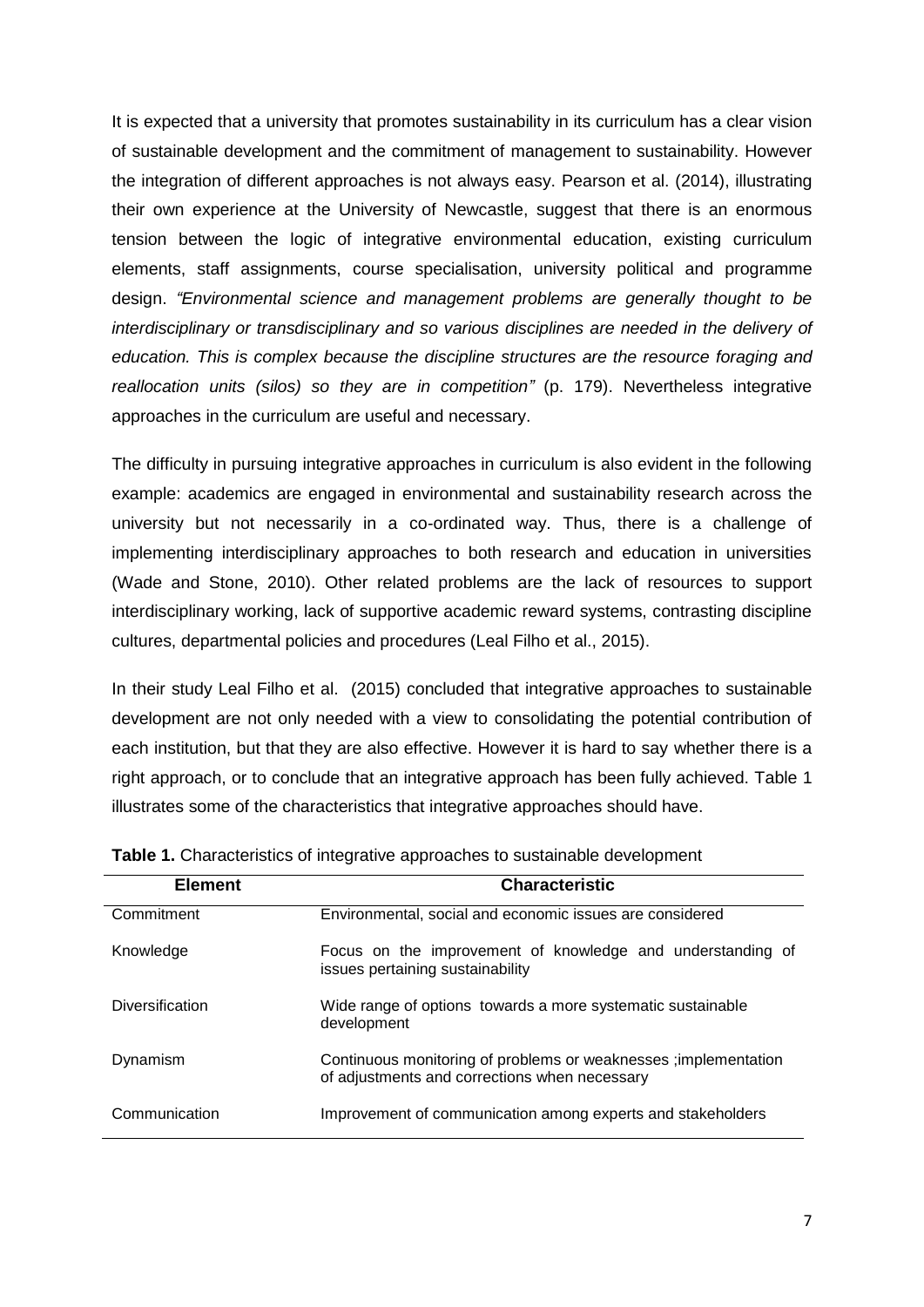It is evident that universities have a key role to play as agents of change; particularly those who adopt an integrative approach to sustainable development that embraces curriculum, campus (Brinkhurst et al., 2011), community and research are likely to make a more effective contribution. Such an approach is more likely to have impact, if training and development opportunities for academic staff are supported (Barth and Rieckmann, 2012), a participatory approach is implemented (Disterheft et al., 2015) and social learning methods are used (Dlouhá et al., 2013).

In an integrative vision, sustainability principles are better articulated if there is a more pronounced focus on inputs from various academic disciplines (as opposed to a monodisciplinary emphasis), inter-disciplinarity is more consistent with the goals of EfS (Krizek et al., 2012). However, despite the recognisable need to develop more holistic approaches to sustainability, comparatively few universities have so far successfully embedded education for sustainable development across the entire curriculum (Shiel and Paço, 2012). There is however, an increasing trend towards integrating sustainability as a transversal theme that impacts on all students, rather than limiting it to specific parts of the curriculum but achieving such outcomes remains a major challenge. In sum, integrative approaches in higher education are useful and have the potential to enhance the student experience and optimise employability prospects; they are necessary to enable universities to fulfil their leadership role in identifying coherent and suitable solutions for a better future, in environmental, social and economic terms.

#### **4. Method: reflecting on the role of PBL**

The aim of this paper is to explore the role of Project Based Learning, and to discuss how the pedagogic philosophy behind it, not only enables learners to deploy and enhance the skills that are required for employability but also, fosters awareness of sustainable development by means of a problem solving approach (Pavelich. 1995). It also the intention to explore how the process-oriented learning behind PBL (Ebner et al., 2010) may support integrative approaches to sustainability (where curriculum, campus, research and community are interrelated).

There were three stages to data gathering, which led to this paper: firstly, secondary research enabled anunderstanding of the concept and the processes used in PBL to support the identification of potential examples; an analysis of documented case studies followed, with a view to collating a range of projects, and finally; following up through personal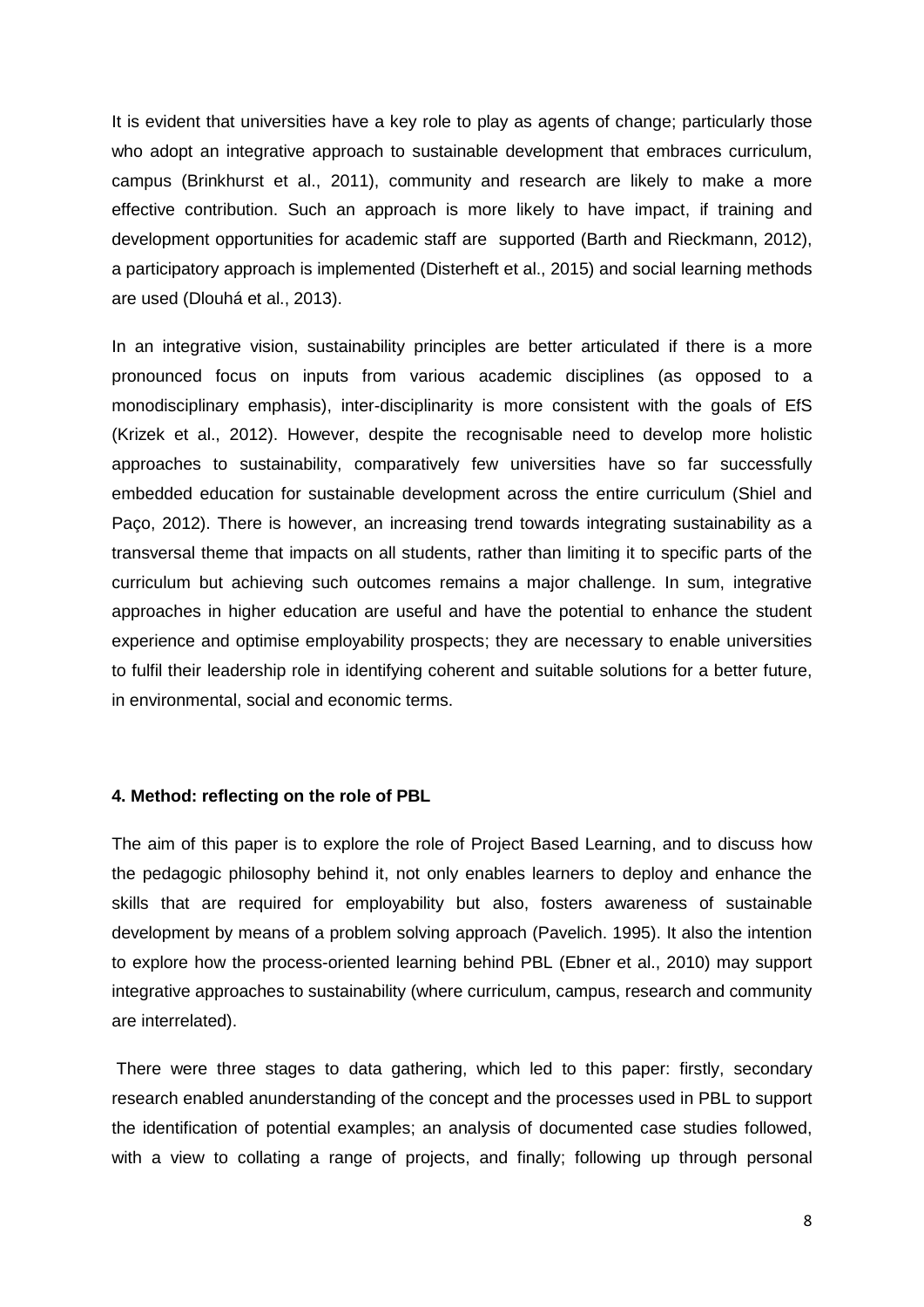contacts, some of the schemes that were identified as potential examples to demonstrate the various uses of PBL, were explored further.

In respect of the methods used, it should be pointed out that the paper aims to offer a selection of illustrative examples, among the many available. Examples were selected based on the availability of information, where the experiences were documented, and where there was access to the data sets. The intention was to select examples to illustrate different angles, mini "descriptive case studies" (Scapens, 1990) rather than undertake rich, casestudy research, in the sense used by Yin (1994) of just one or two. The goal was to address a gap in studies, where the various skills derived from PBL are outlined but approaches are not often linked to the context of sustainable development. The data gathered in the study provides, a basis upon which further analysis of the links between PBL, sustainability and employability can be extended subsequently.

Before the examples are presented, the potential of PBL will be outline in the next section.

#### **5. PBL – learning by doing**

It is widely acknowledged that we live in a rapidly changing world, where technological innovations set new requirements for the current education system that, in turn, lead to a continuous transformation in teaching and learning methods. In pursuit of these changes, the European Higher Education Area (EHEA) proposed a new model that focuses on the shift of an education system based solely on teaching, to a system based on active learning and making the student the centre of the educational process (Rodriguez et al., 2015). This change of student role has developed from the recognition that traditional instruction does not prepare students for the changing face of today's workforce and society (Ravitz, 2008).

It is important to note that the instructional method centred on the learner is hardly new. The approach of "learning by doing" has been already advocated. For instance, John Dewey in 1916, cited by Fernandes (2014), argued that students must be at the centre of the learning process and that they should develop skills that prepare them for the future. According to Dewey, the role of the educator is to facilitate the learning process, guiding the student as he/she progressively develops as an independent learner.

Project Based Learning (PBL) is an approach where learning principles are aligned with John Dewey's educational ideas (Fernandes, 2014). In this case the problem serves as a stimulus for students to identify what they need to learn to understand or solve the problem,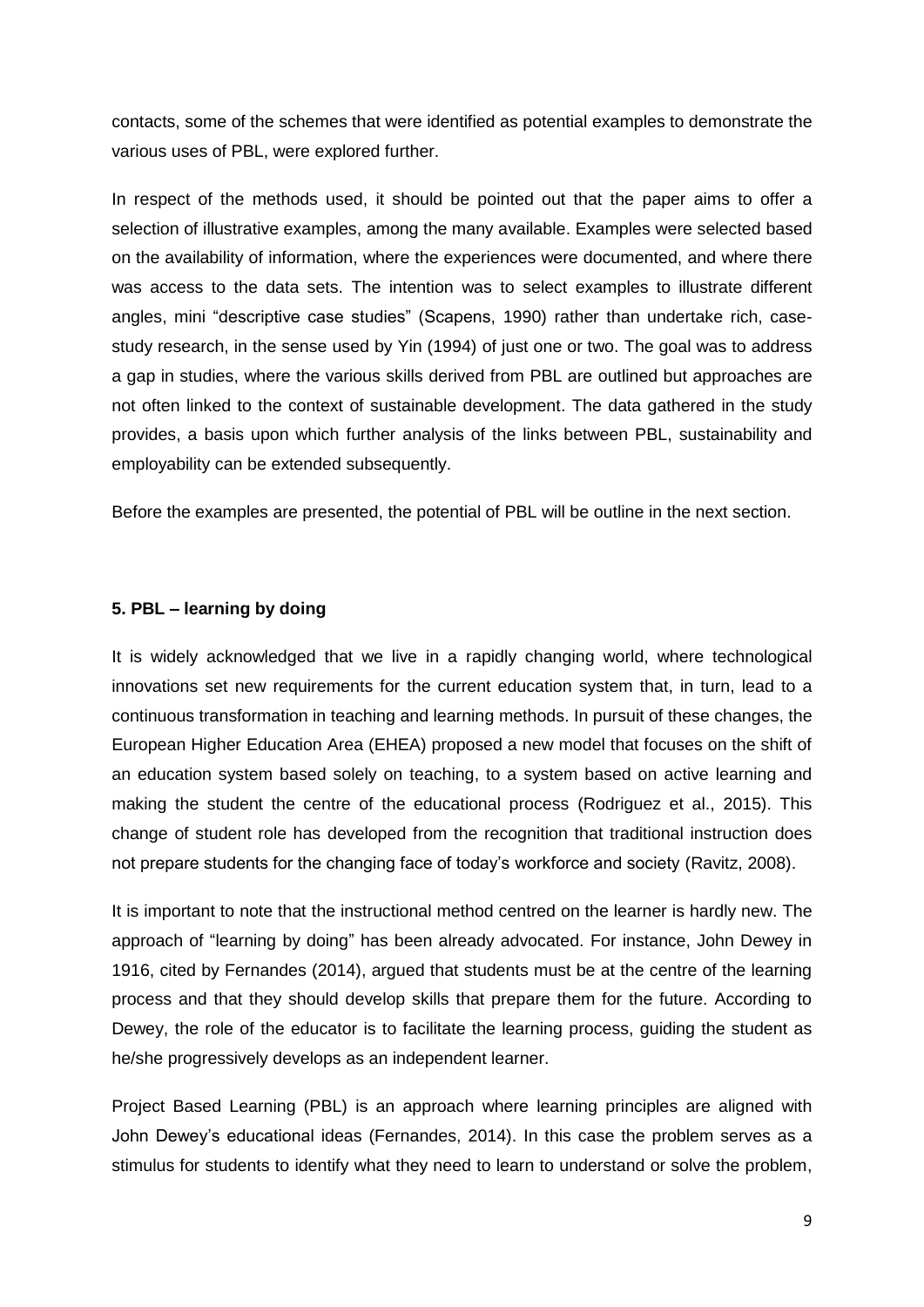searching for an adequate solution and basing their decisions on evidence (Klegeris and Hurren, 2011). PBL is a dynamic approach to teaching, in which students explore complex real-world problems and challenges, simultaneously developing cross-curriculum skills while working in small collaborative groups (Edutopia, 2008). It is a student-driven, teacherfacilitated approach to learning (Bell, 2010),based on imagination, planning and fictionalising (Tascı, 2015). Students build up and direct their own learning, develop their creativity, solve problems they face cooperatively (Ergül and Kargın, 2014), and learn to perform tasks as varied as the design of experiments, the making of predictions, undertaking observations, and also preferring explanations related to the veracity of their predictions (Hmelo-Silver, 2004).

Project Based Learning teaches a multitude of strategies, which are critical for student's success (Bell, 2010). The core idea of the approach is to link theory to practice by solving real life problems related to students' future professional contexts (Fernandes, 2014). Learners are encouraged to take responsibility for their learning experience and to shift from passive to more active learning patterns (Hadim and Esche, 2002). They build their own knowledge and produce tangible outcomes (Gültekin, 2005) while also developing skills that are important for employability (see for example, York and Knight 2006).

According to Rodriguez et al. (2015), the PLB methodology emphasises activities which are: long-term, student-centred, based on collaborative team learning and integrated with real world practices. The approach achieves productive outcomes, and the development of skills, such as self-management, teamwork, leadership, time management, communication and problem-solving and the ability to use technology-based tools.

A project-based learning approach is characterised by organising around an open-ended question or challenge, creating a need to know essential content and skills, and incorporating processes for feedback and revision. In addition, it requires critical thinking, problem solving, collaboration and various forms of communication as well as inquiry, with a view to learning and/or creating something new (Institute for Teaching and and Learning Innovation of the University of Queensland 2015).

#### *Concept*

PBL is a pedagogic approach that organises learning around projects (Rodriguez et al., 2015). The project is considered as a tool that emphasises the process aspect of learning (Tascı, 2015). Projects are complex tasks, based on challenging questions or problems, that involve students in design, problem-solving, decision making, or investigative activities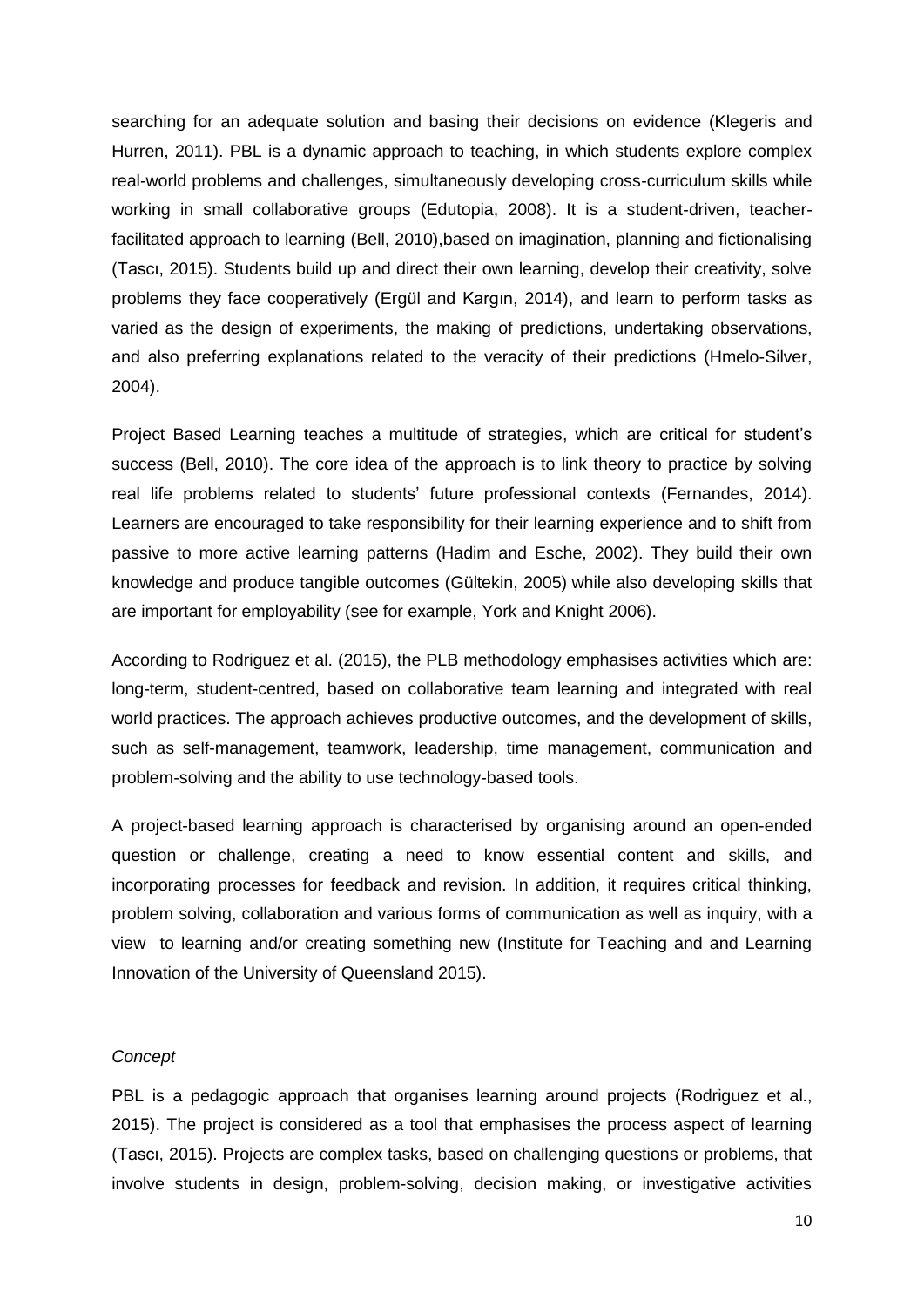(Thomas, 2000). In addition, projects provide students with the opportunity to bring together knowledge-based skills such as key concepts, principles and theoretical models from a number of different subject areas and apply these to real life problems (Centre for Teaching Excellence of the Singapore Management University, 2015). As an approach PBL lends itself to addressing the complex issues involved in seeking more sustainable development while at the same time providing a valuable opportunity for participants to develop employability skills.

Regarding the steps in the PBL process, usually, students analyse a problem as a group and identify and integrate the shared background knowledge of the problem. Then the group discusses possible solutions based on the available knowledge and information and decides what additional information is needed to solve the problem. These ideas are successively refined and each group member is motivated to find and share the information. This process includes the following steps: understand the situation/clarify terminology; identify the problem; suggest possible causes; associate problems and causes; decide what type of information is needed; obtain information; and apply the information (Wood, 2003).

However, there are no commonly shared criteria for what constitutes an acceptable project, suitable for PBL. This is because projects vary greatly in their scope, depth of the questions explored, the clarity of the learning goals, the content and structure of the activity, and guidance from the teacher. Typical projects present a problem to solve, a phenomenon to investigate, a model to design, or a decision to make. Projects can guide the entire curriculum or simply comprise a few scattered hands-on activities. They might be multidisciplinary or single-subject (David, 2008). In a useful review Thomas (2000) lists the following characteristics of PBL projects:

- projects are central, not peripheral to the curriculum;
- projects are focused on questions or problems that drive students to encounter the central concepts and principles of a discipline;
- projects involve students in a constructive investigation;
- projects are student driven to some significant degree;
- projects are realistic.

The relevance of project topics stimulates students' enthusiasm and motivates them to take an active interest in their own learning process rather than mainly focusing on obtaining a satisfactory grade (Hadim and Esche, 2002).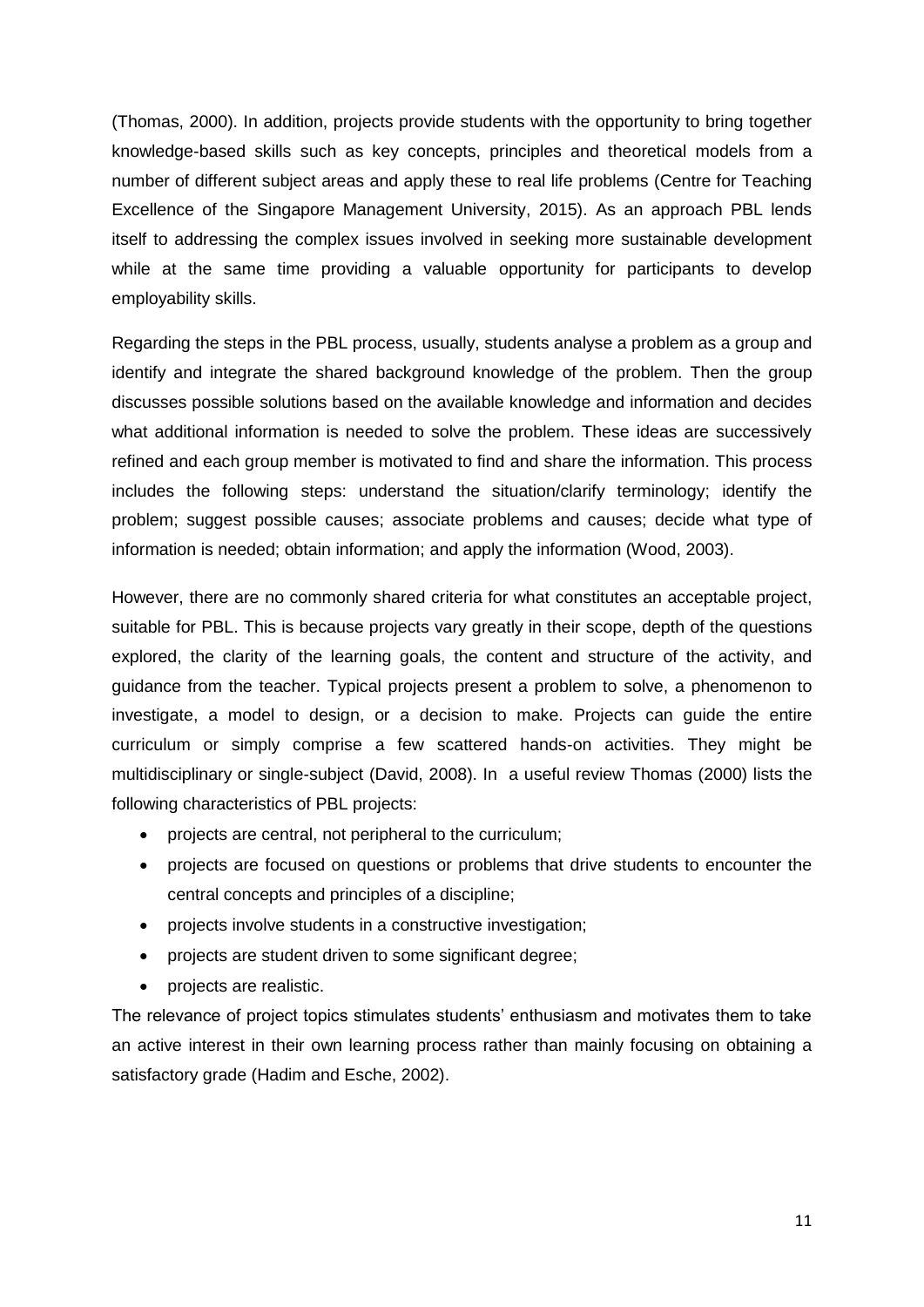#### *Role of the teacher*

The teacher plays the role of facilitator, working with students to frame worthwhile questions, structuring meaningful tasks, coaching both knowledge development and social skills, and carefully assessing what students have learned from the experience (David, 2008; Efstratia, 2014). Teachers oversee each step of the process and approve each choice before the student embarks in a direction (Bell, 2010).

As opposed to conventional methods of students' assessments, during PBL, there are various separate stages where evaluation and assessment may be performed, including activities, workshops, labs, and researches with several assessments before the final evaluation. Such structure allows teachers to be more objective but also to enable their students to achieve better learning outcomes. In addition, in comparison to the traditional teaching method that evaluates only cognitive skills, PBL evaluates cognitive and emotional - social skills (Efstratia, 2014).

#### *Benefits of PBL*

The findings of various studies focused on the assessment of project-based learning approaches, demonstrate a variety of benefits that result from using PBL in comparison to other learning approaches. PBL motivates learners to obtain deeper knowledge of the subjects being studied, helps students develop confidence, self-direction, organisational and project management skills, team-building and research skills (Edutopia, 2008; Hadim and Esche, 2002), and enhances their communication skills. The approach addresses a wider set of learning styles and promotes critical and proactive thinking (Hadim and Esche, 2002).

The results of a British study (Boaler, 1999) that compared groups of students who were taught using traditional and PBL math programs over the course of three years, showed that three times as many PBL students achieved the highest possible grade in the national exam, than the students at a traditional school (Bell, 2010).

Further, the findings of research conducted in the Eskiflehir Sehit Ali Gaffar Okkan Primary School (Turkey) demonstrate that a project-based learning approach improves academic success, makes learning enjoyable, meaningful and permanent, and develops essential and important skills in students (Gültekin, 2005). Another study conducted in Karatli Sehit Sahin Yilmaz Elementary School, Nigde (Turkey), revealed that the students who were educated usingproject-based learning methods were more successful and had higher motivation levels, than the students who were educated using traditional instruction methods (Baş and Beyhan, 2010).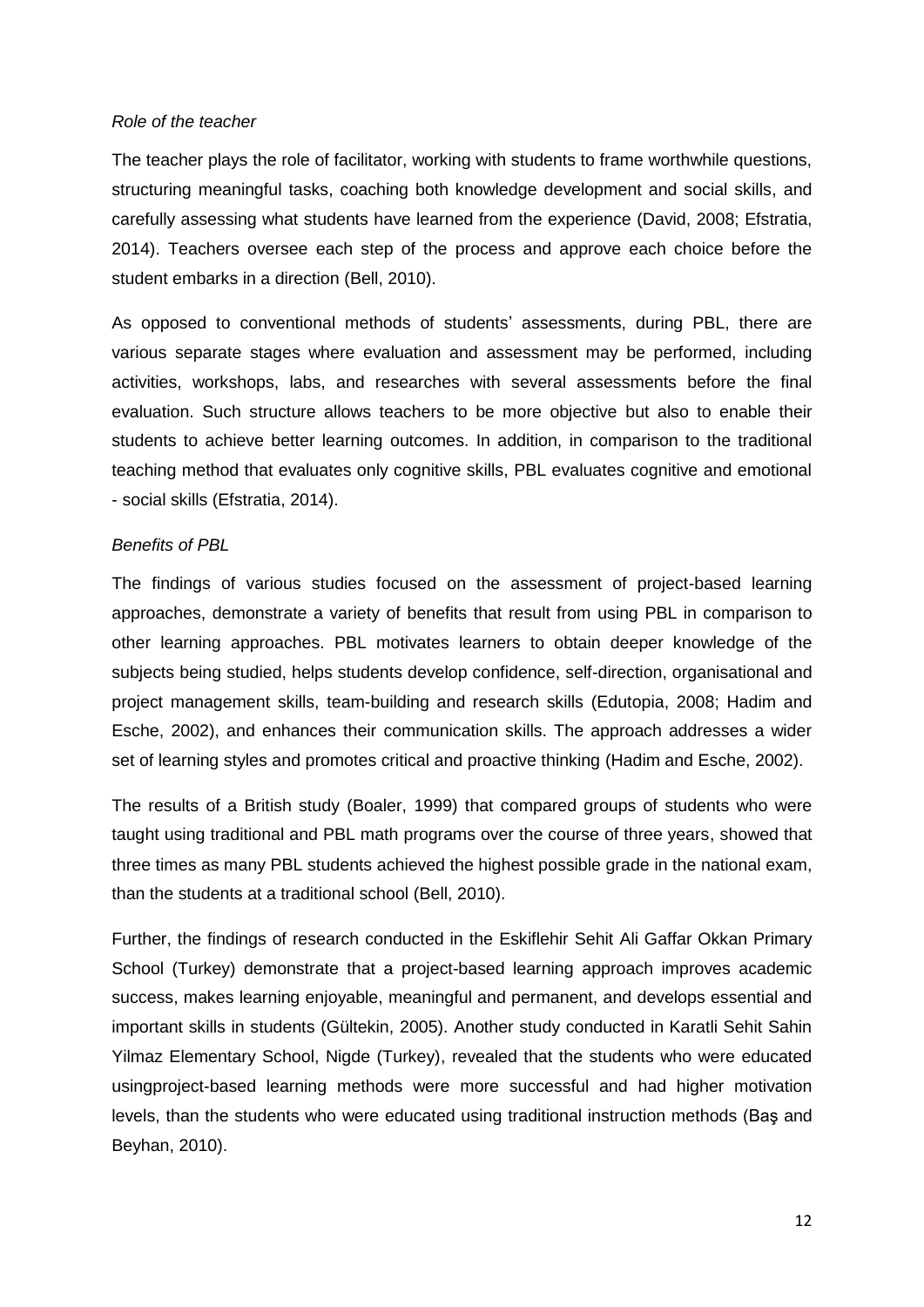In addition, the PBL approach provides opportunities for students and teachers to use technology to find resources and information, create products, as well to collaborate more effectively, and connect with experts, partners, and audiences around the world (Buck Institute for Education (BIE), 2015). Such skills are certainly those required for employment in a global context.

Further, PBL enhances professional communication across cultures, developing specialists with higher tolerance levels, who are ready to live and work in a multicultural society. The study conducted at the Zabaikalsky State University (Russia) reported that PBL used in international student groups, generates high levels of respect and self-acceptance, combined with greater tolerance towards a different national culture (Voronchenko et al., 2015).

The findings of a study that investigated the use of PBL within the context of a first year engineering degree, at the University of Minho (Portugal), indicated that the approach fosters deep-level learning and important skills for professional practice, as the development of the project provides a real life context for linking theory to practice. Students are able to relate their work to broader professional situations outside the academic world. Another positive aspect of PBL is teamwork, where students have the opportunity for students to develop transferable skills, such as problem solving, time management, oral and written communication skills (Fernandes, 2014).

#### *Challenges and Limitations of PBL*

Like all teaching methods, PBL also has some negative implications criticisms. Firstly, there is some evidence that suggests that one of the main constraints of the approach, is that some students find the workload too heavy. In addition, they (students) argue that the effort put in to the project is not always equally shared by all team members; as a result, many prefer traditional teaching and assessment methods, in which they play a more passive role in the learning process (Fernandes, 2014).

According to a study that analysed lecturers' personal experience of using PBL, in the Lithuanian University of Educational Sciences, lecturers pointed out that the gap, between expectations of students and those of the lecturer, is an undeniable justification for PBL to fail. In their study, lecturers saw the student as playing a central and independent role in PBL, whereas students were more dependent and expected greater communication and support. They also noted that some students tended to shift the responsibility for the quality of studying and project implementation to the group, to avoid assuming individual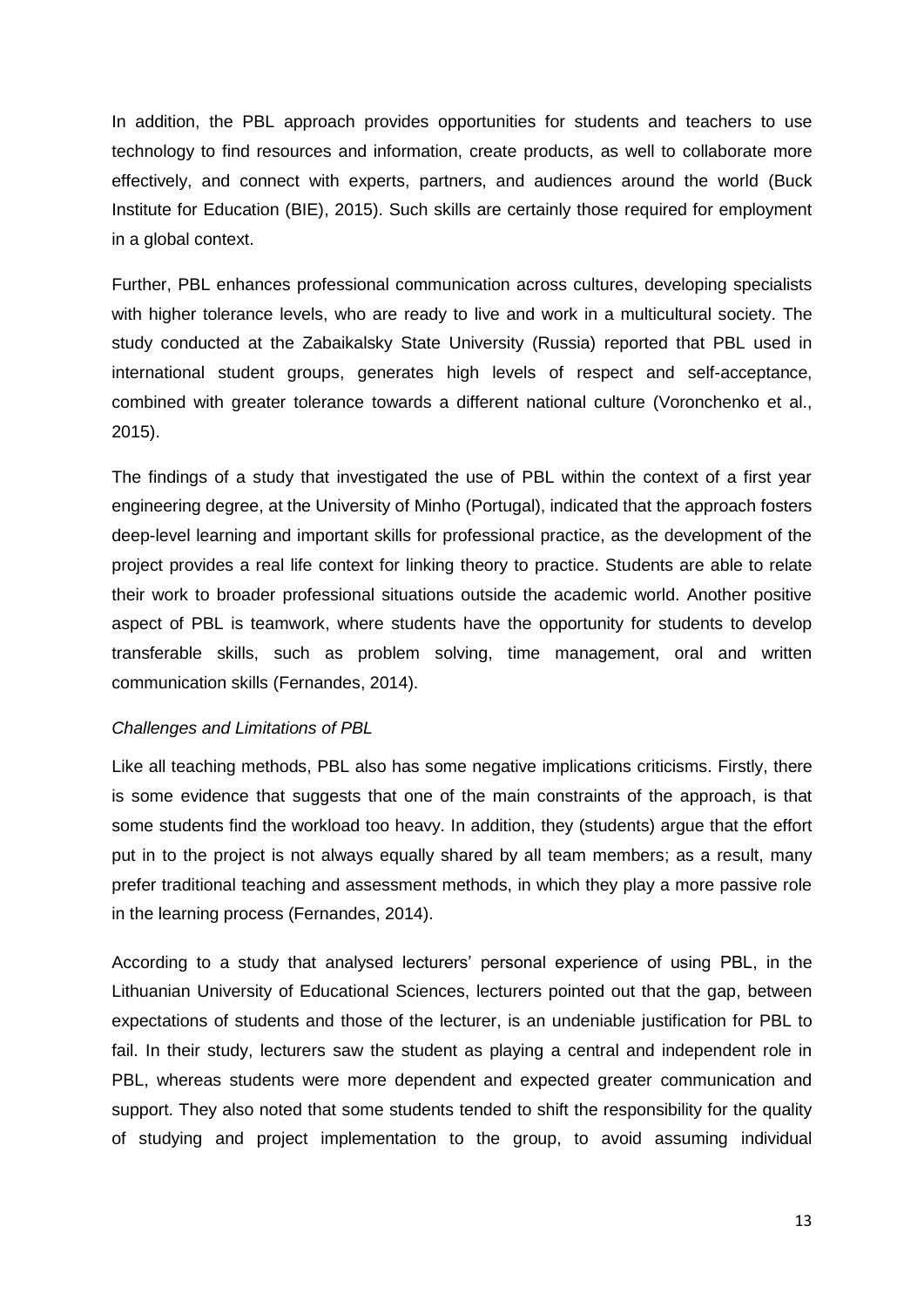responsibility for the outcome of activities of the whole project group (Lasauskiene and Rauduvaite, 2015).

Some teachers are also discouraged from implementing PBL. Among the reasons are, lack of training, experience, and motivation, or considering PBL as an additional onerous activity (Efstratia, 2014). The preparation and implementation of PBL requires a great deal more work than the preparation and delivery of traditional courses (Rodriguez et al., 2015). In the USA, public high school teachers indicated a lack of time for such activities (Ravitz, 2008). PBL takes more time to plan (i.e. curriculum alignment), more academic and technology resources, more day-to-day problem solving about how to scaffold student growth and success in their project work, and more effort to authentically assess student learning (Lee et al., 2014) and what is more important, to venture into new territory that requires a background that is not always fully developed in academia (Rodriguez et al., 2015). Furthermore, teachers have to overcome challenges such as deficient financial and technological support (Efstratia, 2014). Without carefully designed tasks, skilled teachers, and school conditions that support projects, project-based learning can easily devolve into a string of activities, with no clear purpose or outcome (David, 2008).

Another challenge of implementing a PBL approach, is that clear guidance on the best approach is not clearly articulated: the diversity of defining features coupled with the lack of a universally accepted model or theory of PBL, has resulted in a great variety of PBL research and development activities (Thomas, 2000).

The next section of this paper will now provide illustrative examples of how a PBL approach has facilitated sustainability projects.

#### **6. Examples of project oriented learning on sustainable development**

One of the means to foster PBL is by the use of project oriented learning, here defined as, the specific use of projects as learning tools, via which the aim of project based learning can be achieved. This, in turn, can lead to improved skills among those involved. In the specific case of students, the set of abilities deriving from project based learning can improve their employment prospects (Bell, 2010). The case studies that are now presented represent a variety of projects that have used these methods.

The grounding of the results described in this section, is based on four scientific principles. Firstly, the principle of evidence based findings, a result of the analysis of each case study. Secondly, the study caters for a comparison among contexts and settings, offering a clear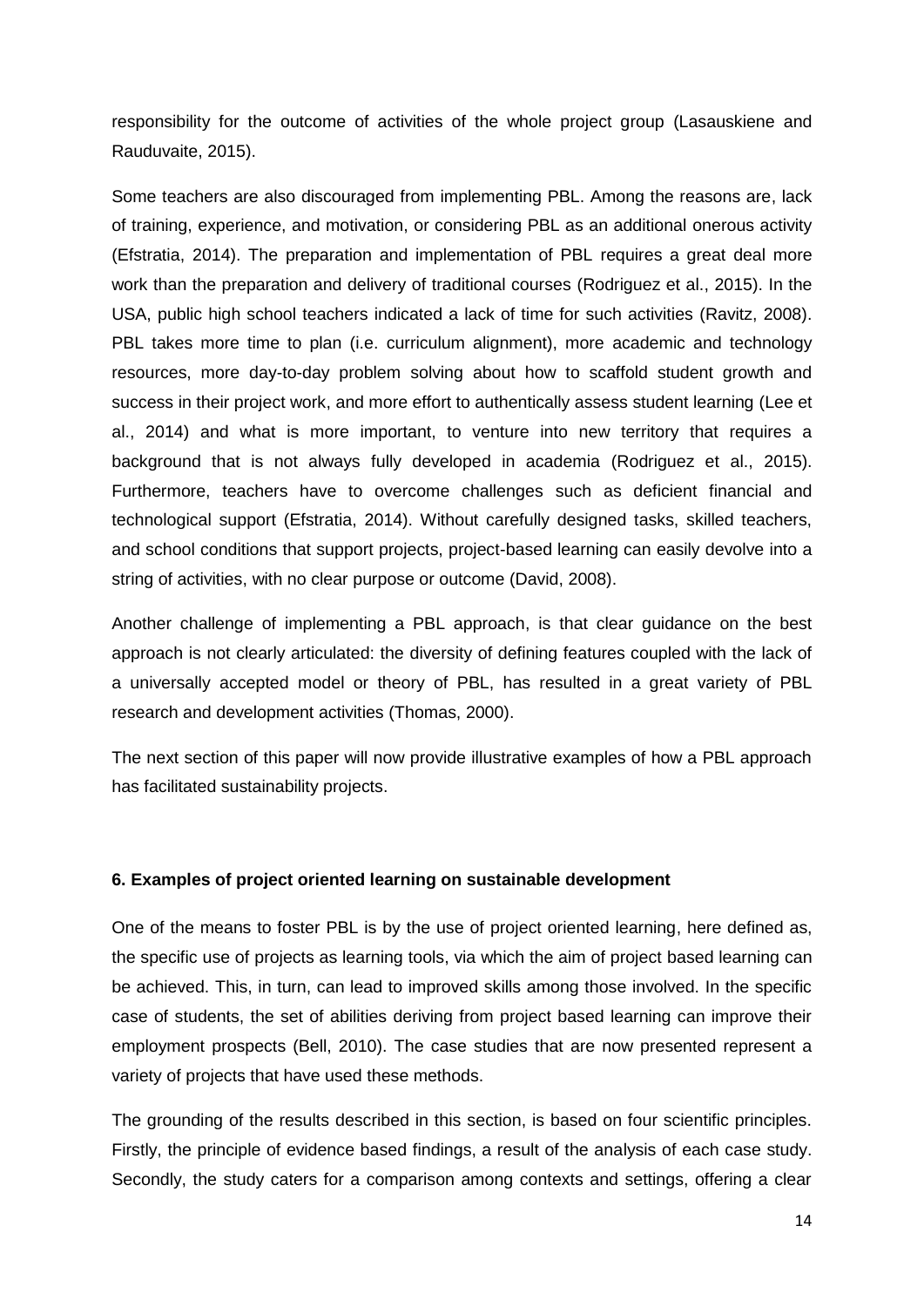view of the variety of ways PBL may be used. Thirdly, the research is internationally oriented, serving the purpose to show that PBL may be put into practice in different country contexts. Finally, the grounding of the results here presented is also based on the principle of replicability, meaning that each of the case studies documented may be replicable elsewhere.

#### **6.1. The TESS course**

The first example relates directly to the development of students providing an illustration of PBL in the international context of sustainability and a global economy. The Time European Summer School (TESS) represents a truly European learning experience.

The TESS course, an innovative international learning experience, has been developed by European and non-European universities such as KTH (Stockholm), BUTE (Budapest), ITU (Istanbul), SUPELEC (Paris), UNITN (Trento), UPM (Madrid) to teach a common course in an unconventional, remote way, to geographically-separate groups of students. The course has already been running for last six years with success, as demonstrated by means of an evaluation report recently produced. It is operated with the support of the T.I.M.E. (Top Industrial Managers for Europe) Association and the European Commission's DG Education and Culture, through the Erasmus Lifelong Learning Programme.

Based on this experience the partner universities propose a new and unique pedagogical approach for the benefit of the students. The approach aims to present students with the challenge of proposing solutions to real problems in a global context, using PBL methodology. In addition, it works to strengthen of students' transversal competences. Developed projects will relate to, for example, such topics as the global economic system; sustainable development; limited natural resources; climate change; clean tech; energy in a global context; etc.

This course allows students to develop a deeper knowledge of global issues and to strengthen competences such as critical thinking, problem solving, collaboration and communication. The students are in constant communication with the lecturers, irrespective of where they are located, and with their fellow students at the other campuses. Lectures, discussions and presentations are held between the campuses of the partners universities via the Internet in real time (Marcos et al., 2015; T.I.M.E European Summer School Consortium, 2015). Thus it can be concluded that PBL can be used as a means to foster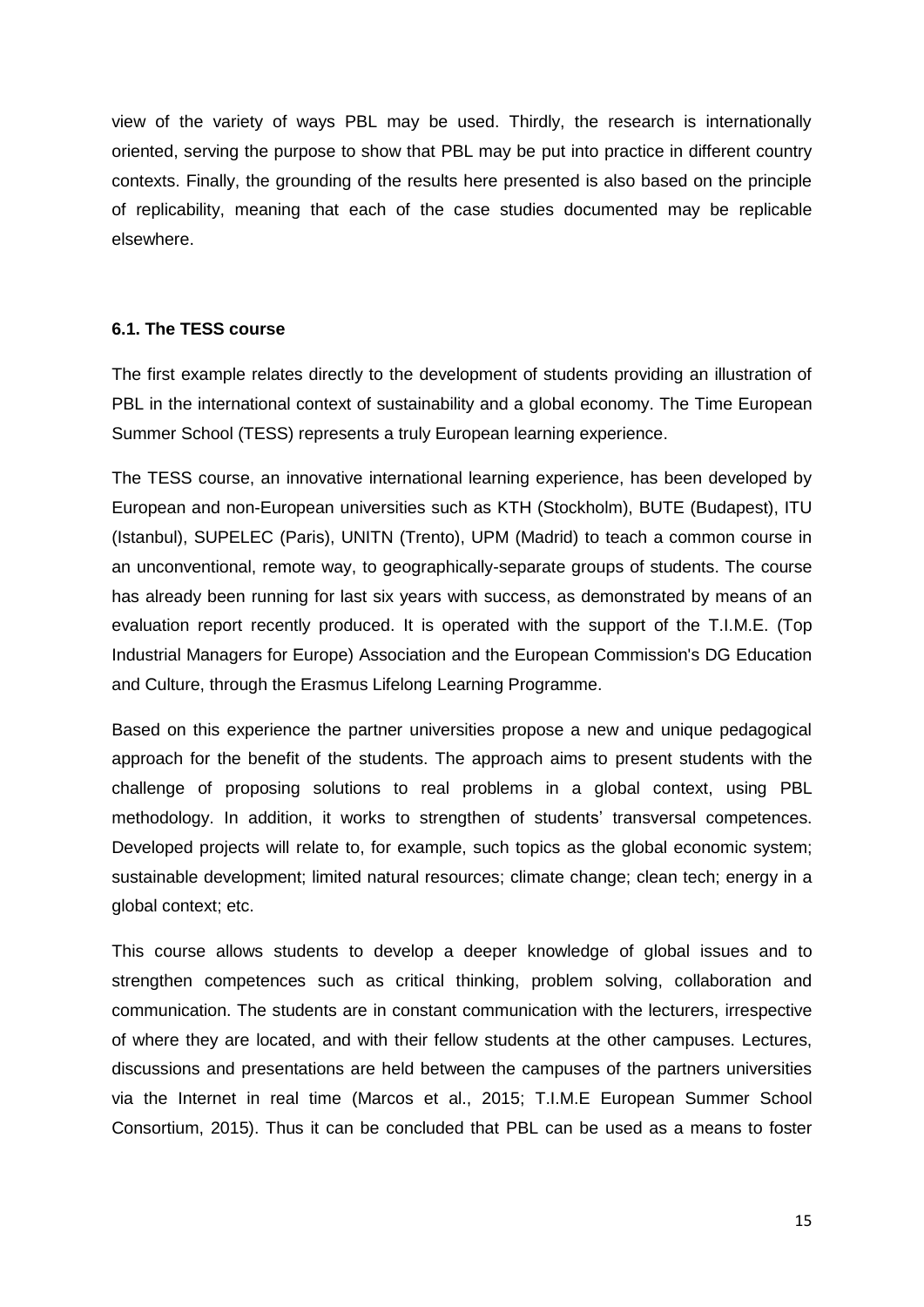sustainability issues as part of the curriculum; a limitation of this approach is the costs involved, as such mobility schemes demand external funding.

# **6.2. The Industrial Engineering and Management (IEM) degree of the University of Minho**

The Production and Systems Engineering Department of the University of Minho has a decade of experience in promoting the PBL methodology in the M.Sc. degree in Industrial Engineering and Management (IEM). The PBL method is applied to IEM freshmen right from the first semester, and widely explores teamwork and interdisciplinary learning by addressing semester-wide projects.

Students are normally divided into teams. The teams remain the same throughout the semester, while a tutor monitors the progress towards an original solution for the proposed challenge. Each team is expected to interact with all teachers and the remaining teams on several occasions, namely through public presentations, reports, the extended tutorial and the prototype demo.

Since industrial practice is increasingly tied-up with and driven by, a sustainability agenda, the themes of the projects are carefully selected to introduce issues related to sustainability. The aim is to motivate students to actively pursue information, develop their knowledge and proactively design product and system solutions that are environmentally sound, promote social equity and improve value, while minimizing resource use and waste generation. Examples of the PBL developed themes include:

- Specification of a fuel cells production system;
- Desalination of sea water:
- Production of batteries for an electric car: specification of the battery and its production system ;
- Use of organic waste for the production of bio-alcohol;
- Air2Water: specification of a portable device for production of drinking water from air humidity;
- Clean-up and recovery of crude oil from sea spills;
- Specification of a disassembly line for recycling of WEEE (waste electrical and electronic equipment) and
- Design of a more sustainable packaging and specification of the production system.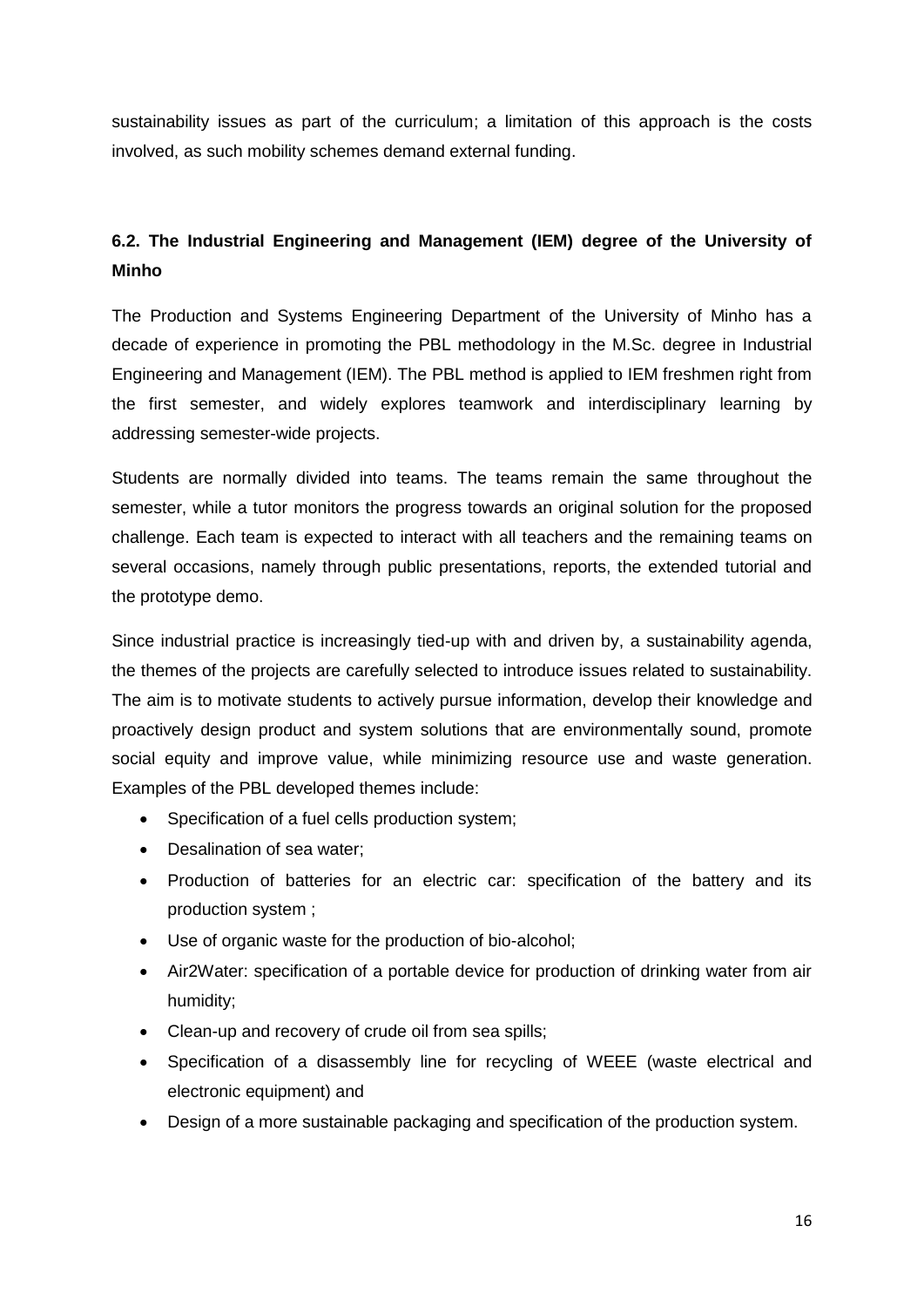However, it is important to note that the assessment of the final results has shown that although the project was clearly directed towards the development of more sustainable products and cleaner production systems, the project's themes, their diversity and the depth of the taken approaches were not exactly aligned with the expected learning outcomes for some aspects of sustainability introduced in the curricular units. The lesson to be learned in this particular case, is that a PBL approach needs to be more closely aligned with the expected learning outcomes, so as to yield the expected benefits (Colombo et al., 2014).

A further experience extracted from this example is that PBL can be used for training in technical courses. A limitation highlighted in this example is that the marking and assessment of learning required a great deal of organisation and planning.

#### **6.3. The Food and Culture. Global, Collaborative Classrooms Project**

This project focuses on such themes and real-world issues as Environmental Sustainability, Globalisation, Food, Friends & Family, Climate change and Water. A student has several options, he/she can select 4-6 themes, or select a theme or issue that he/she is interested in and let that theme be the topic for individual research projects and papers. The approach aims to develop a global, collaborative classrooms project, which will provide a context for students to: develop knowledge, skills and habits conducive to excellent health; practice habits of responsible citizenship - locally to globally; develop global competencies by studying "with" the world instead of "about" the world; develop critical  $21<sup>st</sup>$  century skills; become engaged in a rigorous, relevant and real-world project; engage the knowledge within the disciplines through research, problem solving and application; and learn - as opposed to memorizing then forgetting discrete facts.

The developed framework allows participants maximum flexibility, and can be easily modified to fit the needs of teachers and students depending upon the age of the students, the courses being taught by the teachers, the daily class schedule and most importantly, the individual needs and interests of the students and teachers.

Teams are responsible for developing their own curriculum, based upon and supported by the Project Guidelines, and utilizing online materials and resources. The curriculum can be implemented as a year-long study, as a six to twelve week unit, as a special project devoting a one or two-hour period each week throughout the school year.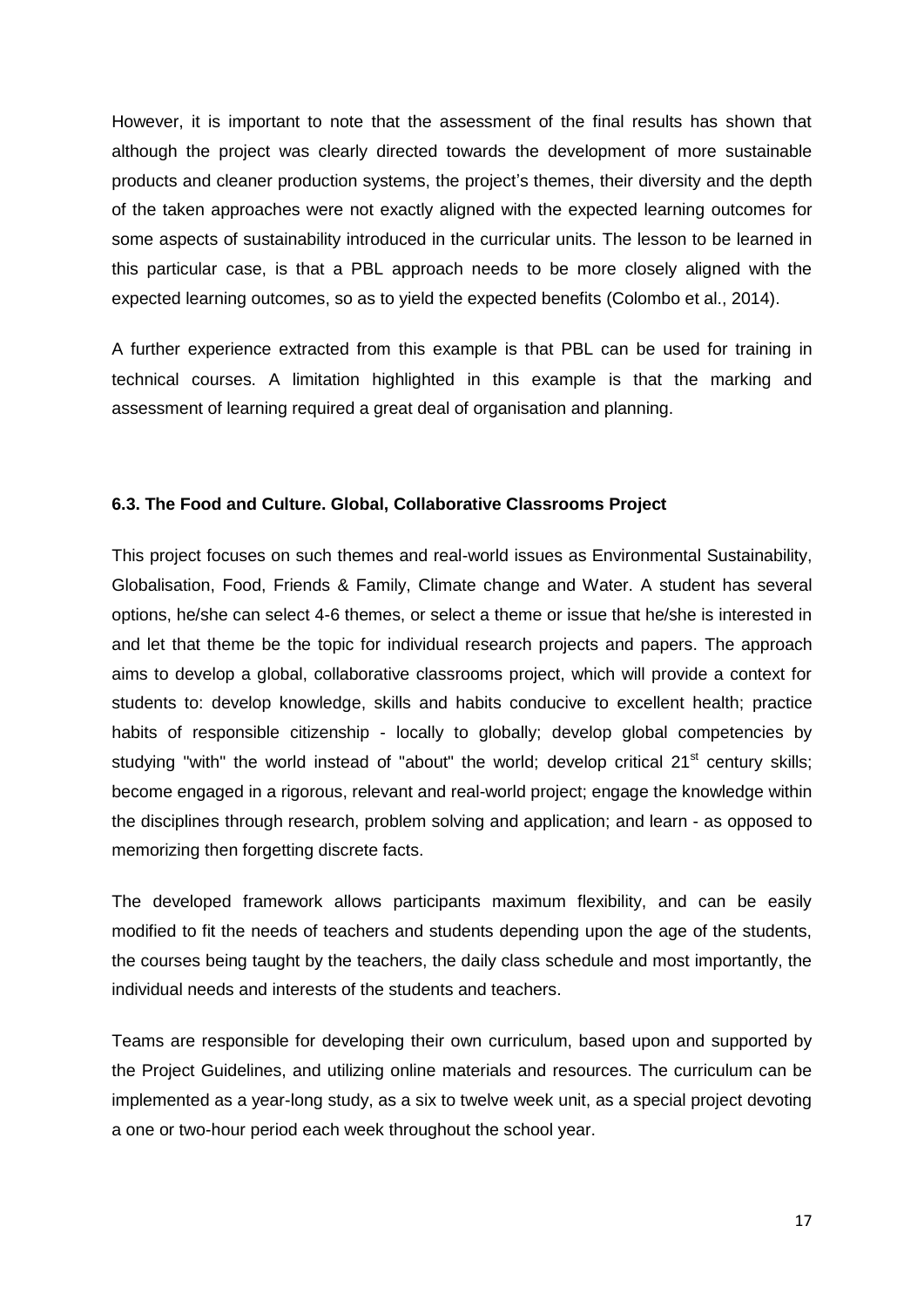Learners are divided into expert groups or work independently, in pairs, or groups of three, as they pursue an issue or theme about which they are passionate. It is important to note that students, who work "independently", are required to collaborate with someone in another country as well.

The flexibility of the project allows teachers and students to pursue investigations on topics which they are passionate about, with full freedom of creativity (21<sup>st</sup> Century Schools, 2015). This example evidences that PBL can used in the context of practical projects and multiple topics can be the focus of learning through engagement with other stakeholders. However, a limitation of this approach is that the wide range of issues may make developing a particular focus difficult without the provision of appropriate support infra-structure.

### **6.4. The Eco-House at Sheffield Hallam University**

The Eco-House at Sheffield Hallam University is a project where students from across the engineering school came together to build a one-fifth, working scale model, of an eco-house. The implementation of the project reflected considerable interest that exists in the development of new multidisciplinary experiences for engineering undergraduates, and a number of the early activities developed in this area that have a sustainability theme (Graham, 2010).

The project focused on the learning and teaching environment to facilitate the development of sustainability literacy, namely, on application of engineering knowledge to analyse the efficiency and effectiveness of renewable energy systems.

Multi-disciplinary teams included students from a range of disciplines and backgrounds. The project implementation promoted adoption of professional roles, responsibility, and leadership. In addition, the students collaborated to develop holistic and practical solutions through innovation (Young, 2008). As the example demonstrates, PBL can used to demonstrate practical employability skills, in pilot schemes and where inter-disciplinarity is sought.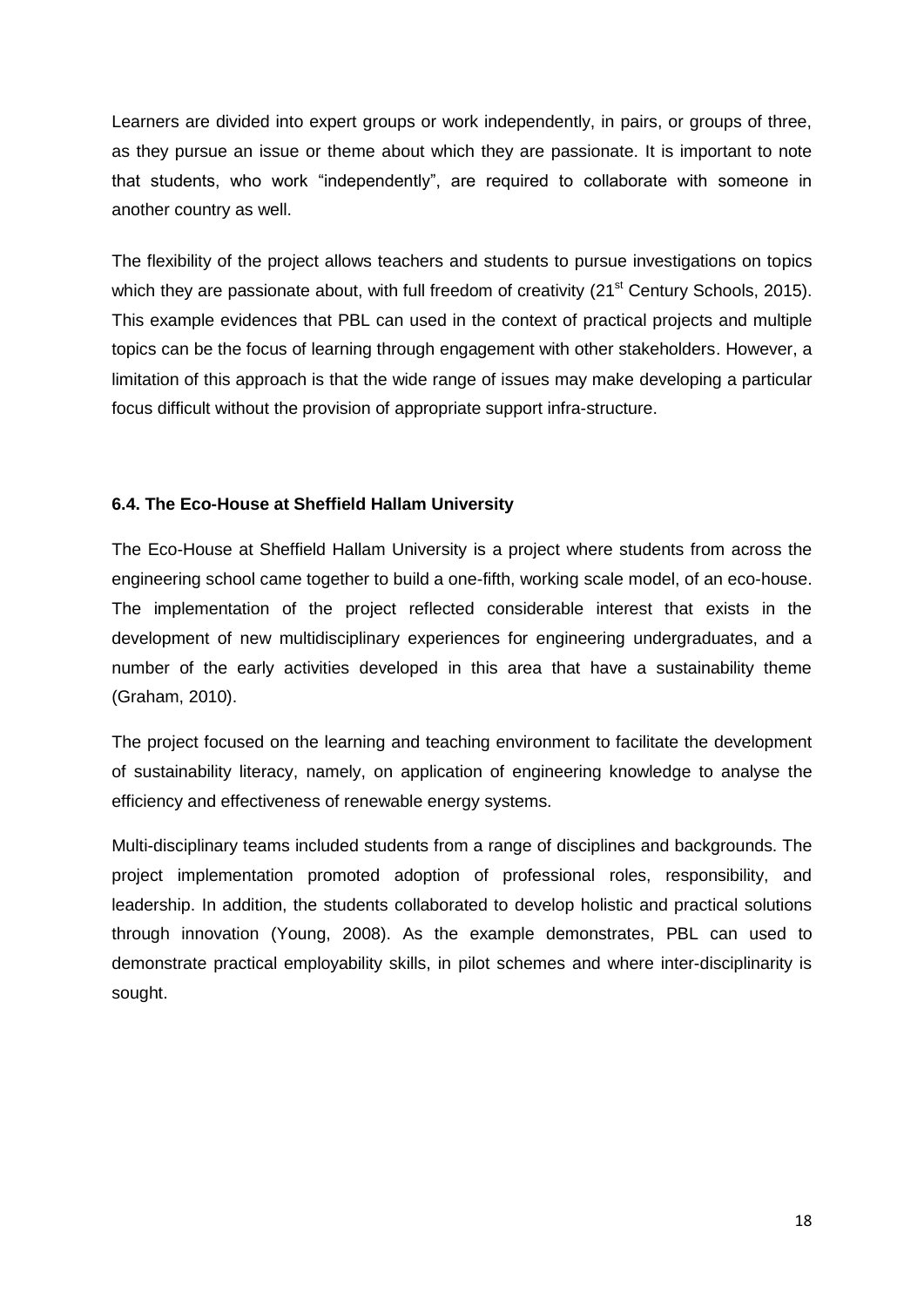## **6.5. The Integrated Approaches to Sustainable Development module, University of Manchester**

This case study describes a pilot development at the University of Manchester supported by the Royal Academy of Engineering's Visiting Professors Scheme (VPS). The project was designed to introduce engineering students to sustainable development within a multidisciplinary context. It combines two areas of considerable interest in UK engineering education: contextualizing sustainable development within the curriculum and providing students with a meaningful interdisciplinary experience.

The core idea of the module is to expose students to complex, 'wicked problems' - working with other disciplines on such problems will give them the confidence to work on difficult reallife problems in their lives beyond university. The first pilot phase of the project was rolled out in 2006. Between years 2006 – 2009 students from such departments as Engineering, Chemistry, Computer Science, Mathematics, Physics Geography and Life Sciences have been enrolled in the module.

Multi-disciplinary groups of around 8 students worked in sequence on 5 project scenarios, each operating in a 2-3 week cycle. Each of these projects was carefully designed as a 'sequence of student-centred, contextual, integrated, active, collaborative and reflective learning opportunities'.

Each group was assigned with a dedicated 'facilitator', typically a Post-Doctoral Research Assistant, to support the group working. The facilitators were given two two-hour sessions of training before the commencement of the module, to introduce the project, the PBL model and how to approach group facilitation.

Typical project outputs would be in the form of a report to the local council, a presentation to a scientific committee or an information leaflet for the public. The project scenarios given to the groups are designed to be 'cumulative', such that the students build on their knowledge, experience and skills through the module (Graham, 2010)**.** Thus PBL can used in modules across courses, but the approach is heavily dependent on the facilitator, the choice of the right PBL methods and the implementation of the process.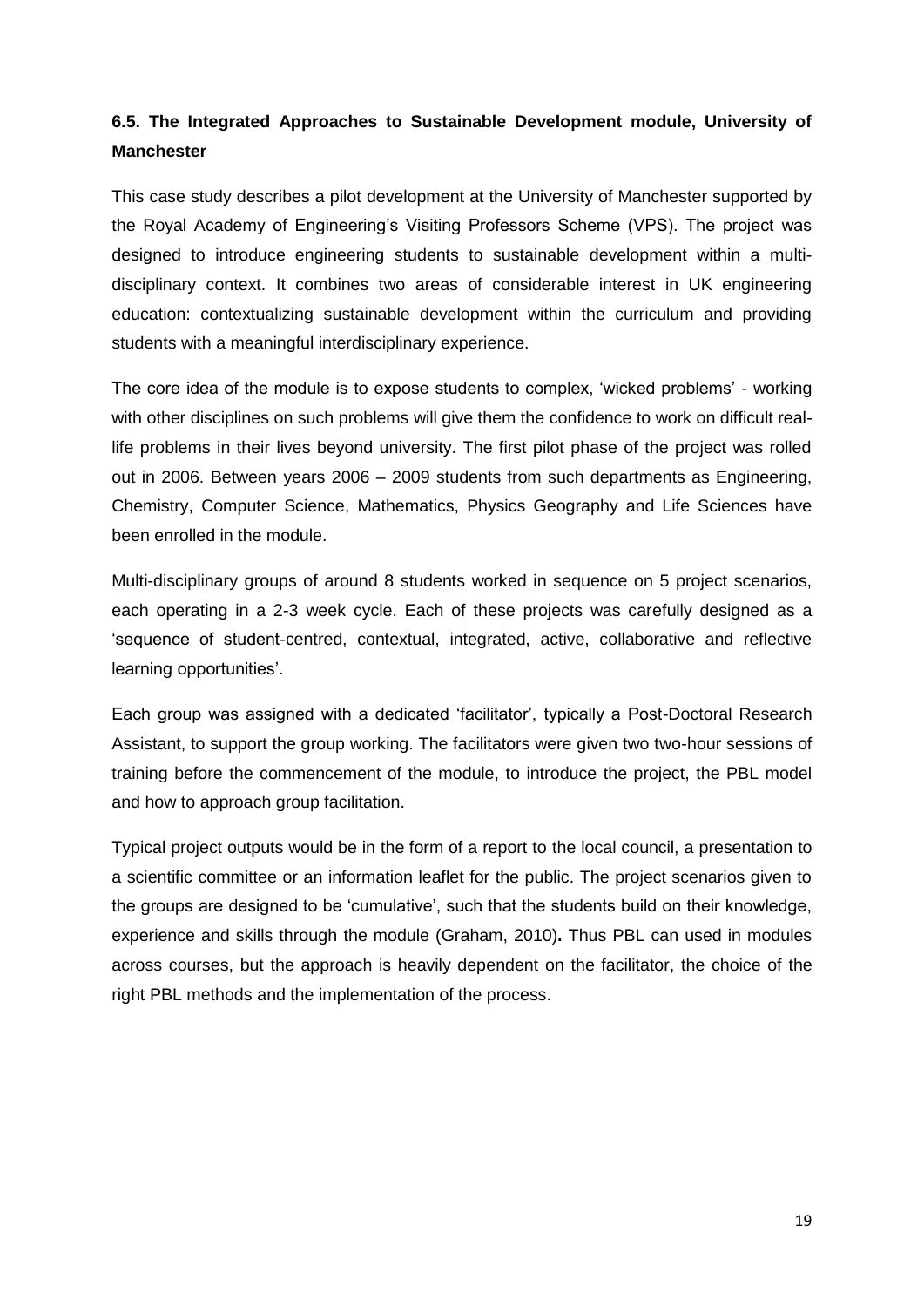# **6.6. Action research with the disciplines of building and construction in Plymouth University, UK**

In the frame of the PBL research conducted in Plymouth University, UK, a real-world 'design and build' project for a waterfront development in the city of Plymouth, UK by a regional developer was used. The research aimed to

- Identify the most appropriate areas for improvement in student PBL in sustainable building through the use of learning technologies;
- Determine the most suitable learning technologies to address the previously identified areas for improvement and how such technologies can add value and be most effectively incorporated into the PBL;
- Develop a sub-site of the university's SharePoint environment, incorporating the use of the identified learning technologies, for optimising student PBL; and
- Evaluate the effectiveness of incorporating learning technology in PBL in sustainable building.

The project was a 'brown-field' development i.e. on a pre-developed site; involving demolition. It required the students to work to the environmental design specifications commensurate with the Building Research Establishment Environmental Assessment Method (BREEAM) 'Excellence' and the Plymouth city's planning requirement for 15% onsite renewable energy, which together required the most challenging practice in the UK construction industry at the time of this study.

In total, 70 second-year undergraduate students participated in the PBL. They were from five sustainability-embedded building and construction courses: Building Surveying, Construction Management, Environmental Construction Surveying, Architectural Technology, and Architectural Design and Structure.

Three learning modules were involved in the PBL: Technology of Large and Innovative Building; Building Surveying; and Construction Management. This ensured that the PBL was multi-disciplinary. The students worked in groups of five in principle, to cover as many roles in real practice as possible, e.g. architect, structural engineer, services engineer, construction manager, and building surveyor. In addition, each group was allocated an industry mentor (Pan and Garmston, 2012)**.** As this example demonstrates, PBL can be used as a useful learning tool in technical courses; a potential limitation of the approach is that the person delivering the module has to be familiar with PBL methods.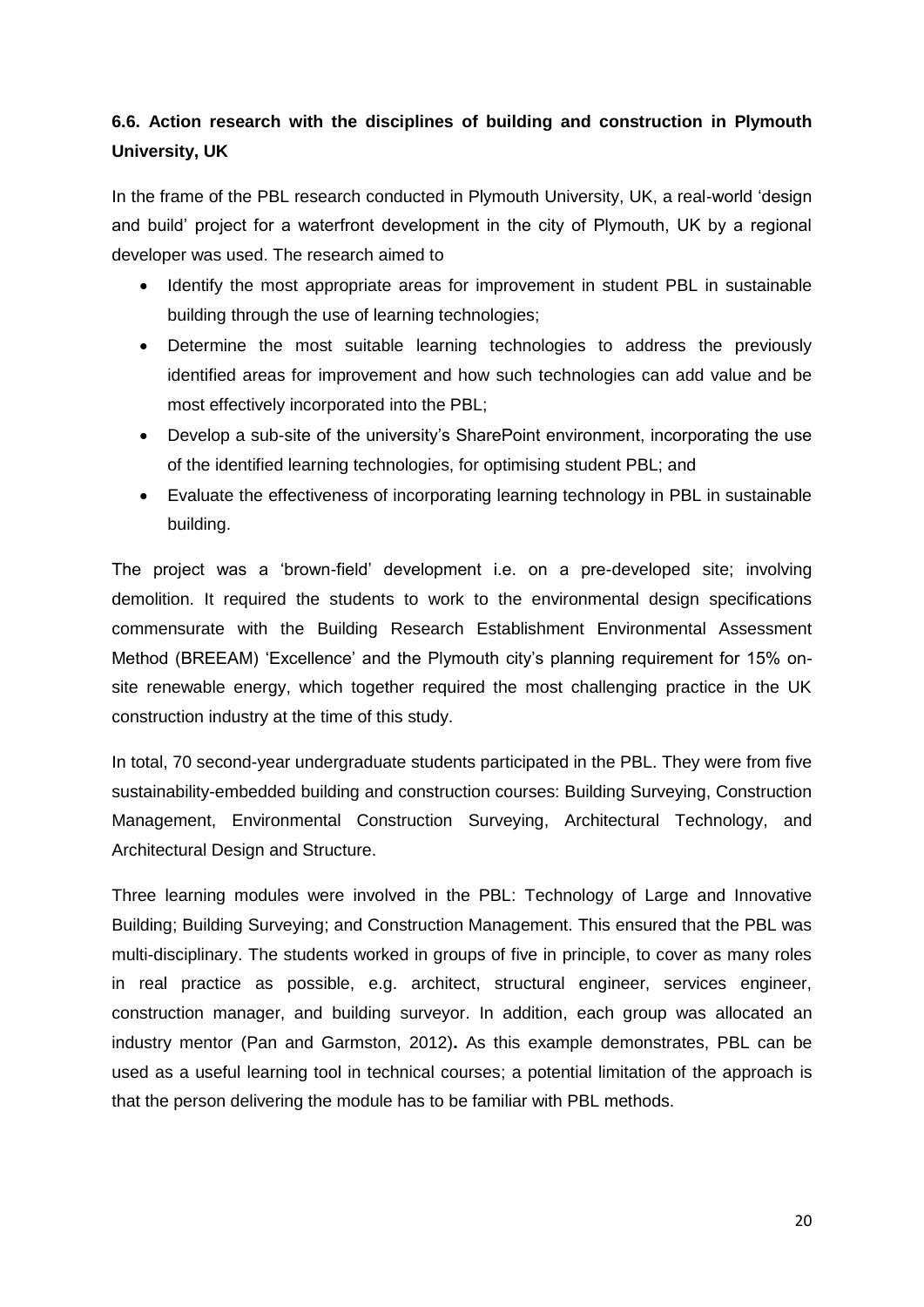#### **7. Discussions and Lessons Learned**

As the paper has outlined, PBL can be an effective approach in implementing principles and practices of sustainability within a learning environment, and can be useful in helping students become more effective problem solvers and professionals.

The concepts of sustainability are gradually permeating most science and engineering disciplines (Duić et al., 2015). Sustainability is closely related to a need for more holistic, integrative and preventative approaches to societal evolution (Alwi et al., 2014). Bearing in mind the usefulness of PBL as a tool towards fostering sustainability, a question which may be asked now is: what are the main lessons learned from the examples provided in this paper?

While there are some limitations on the methods used in this paper in that it represents an analysis of previous documented experiences and does not offer new empirical data since it is not based on any survey instrument, the paper has collated evidence of the ways PBL has been used, in a variety of contexts. The lessons learned can thus, be summarised.

Indeed, the case studies described in this paper illustrate five main trends in relation to the potential of PBL as an example of integrative approaches to foster sustainability, especially in higher education contexts.

Trend 1 - Thematic flexibility: PBL is very flexible and can cater for different themes, focus and context. As seen in the examples provided in this section, it can be used for industrybased projects, the teaching of technical subjects, or as instrument to foster awareness on the links between sustainable development and education.

Trend 2 - Multi-stakeholder use: PBL is not only of interest and use to students and teachers. On the contrary, it can link groups as diverse as students/academics with community groups, farmers, industrialists and other stakeholders. This characteristic makes it of especial interest to areas of studies (e.g. social sciences) where a wide range of actors may be involved.

Trend 3 - Action-orientation: unlike most traditional teaching methods used, where the transmission of knowledge is the goal, PBL schemes can lead to actual changes and improvements. More often than not, PBL projects identify appropriate areas where action is needed, and where changes are needed, be it in respect of infra-structure, thematic focus on even in policy-making.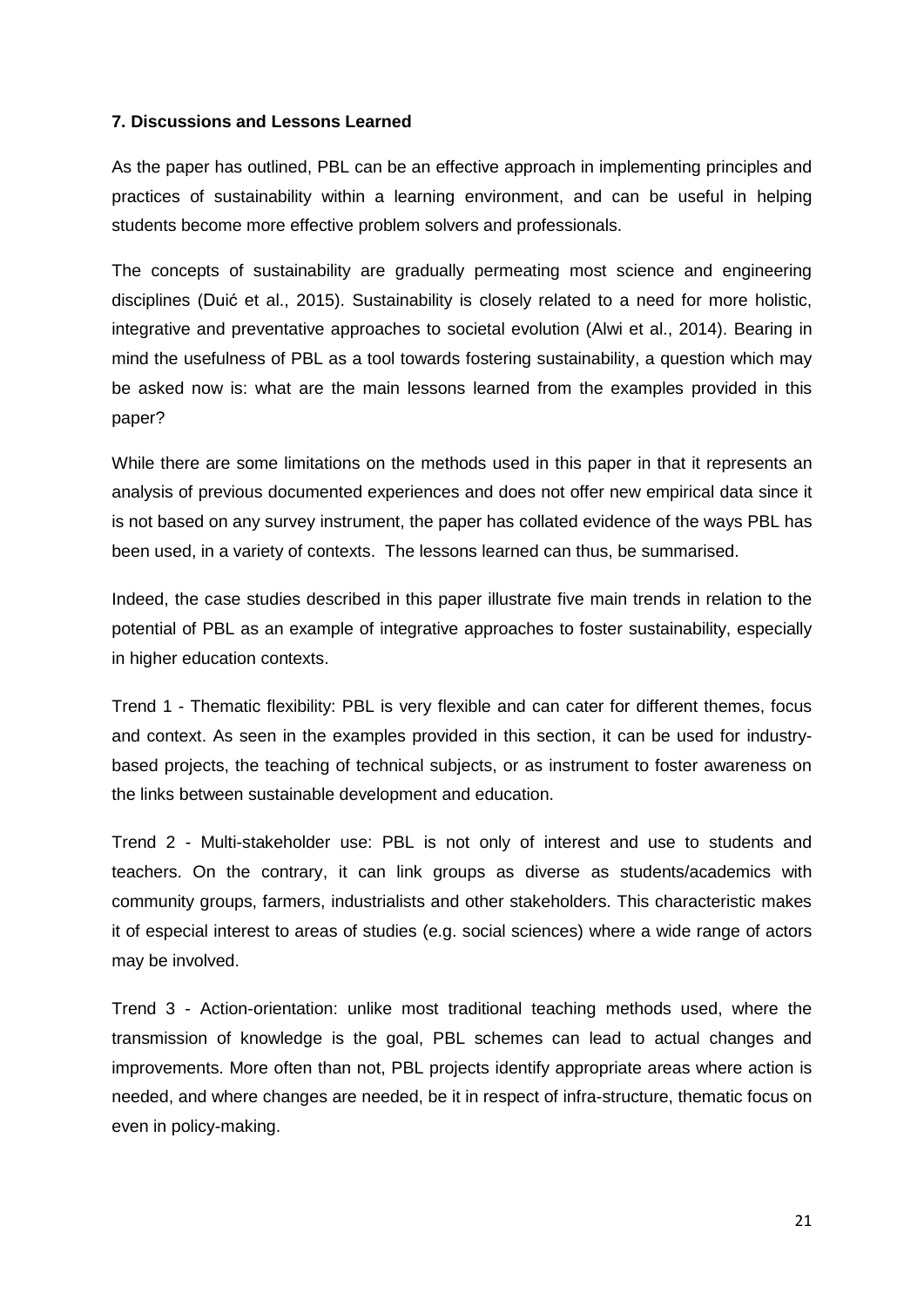Trend 4 - Problem-solving approach to learning: due to its nature, PBL activities are bound to give rise to problems, which need to be addressed as part of the learning process. This valuable feature means that learners become familiar with confronting problems, many of which can be found in the real world. In addition, they also develop the skills to handle (or solve) them.

Trend 5 - Valuable skills development: during the process students have the opportunity to develop 'sustainability literacy' (Stibbe, 2009) and a variety of skills, that will be valued by future employers, including team working, problem solving, project management, research skills and inter-personal competence.

However, it is also important to note a caveat: the successful implementation of PBL is dependent upon careful preparation; the amount of planning required should not be overlooked. The success of the approach will be influenced by a number of factors including the appropriate selection of project themes and the extent to which the appropriate support infra-structure and sub-structures, are in place. Sufficient pre-planning will optimise effectiveness, with flexibility built in to accommodate any unforeseen circumstances that may arise. Although unpredicted circumstances may be problematic, they too, provide students with preparation for work where outcomes will also be uncertain.

At the start, every student should be assigned a duty according to his or her own ability when projects are presented. Students may need some support in understanding the dynamics of team work. Moreover, the availability of tools used in a project and the time to be allocated should be planned carefully, both when preparing projects and teaching is going on (Ergül and Kargın, 2014). In addition, effective goal setting, teaching student project management skills, effective project consultation and monitoring and effective feedback contribute to the effective use of PBL (Garrison, 1999).

Overall, a project based learning approach can cover a wide variety of themes and contexts, which makes it a valuable method, suitable to teachers from any discipline. It offers a unique platform for interaction and for learners to connect, offering a fertile ground for knowledge sharing and learning.

### **8. Conclusions**

The features of PBL have been explored in this paper and it has been suggested that PBL is a valuable pedagogic approach in relation to sustainability projects. Providing careful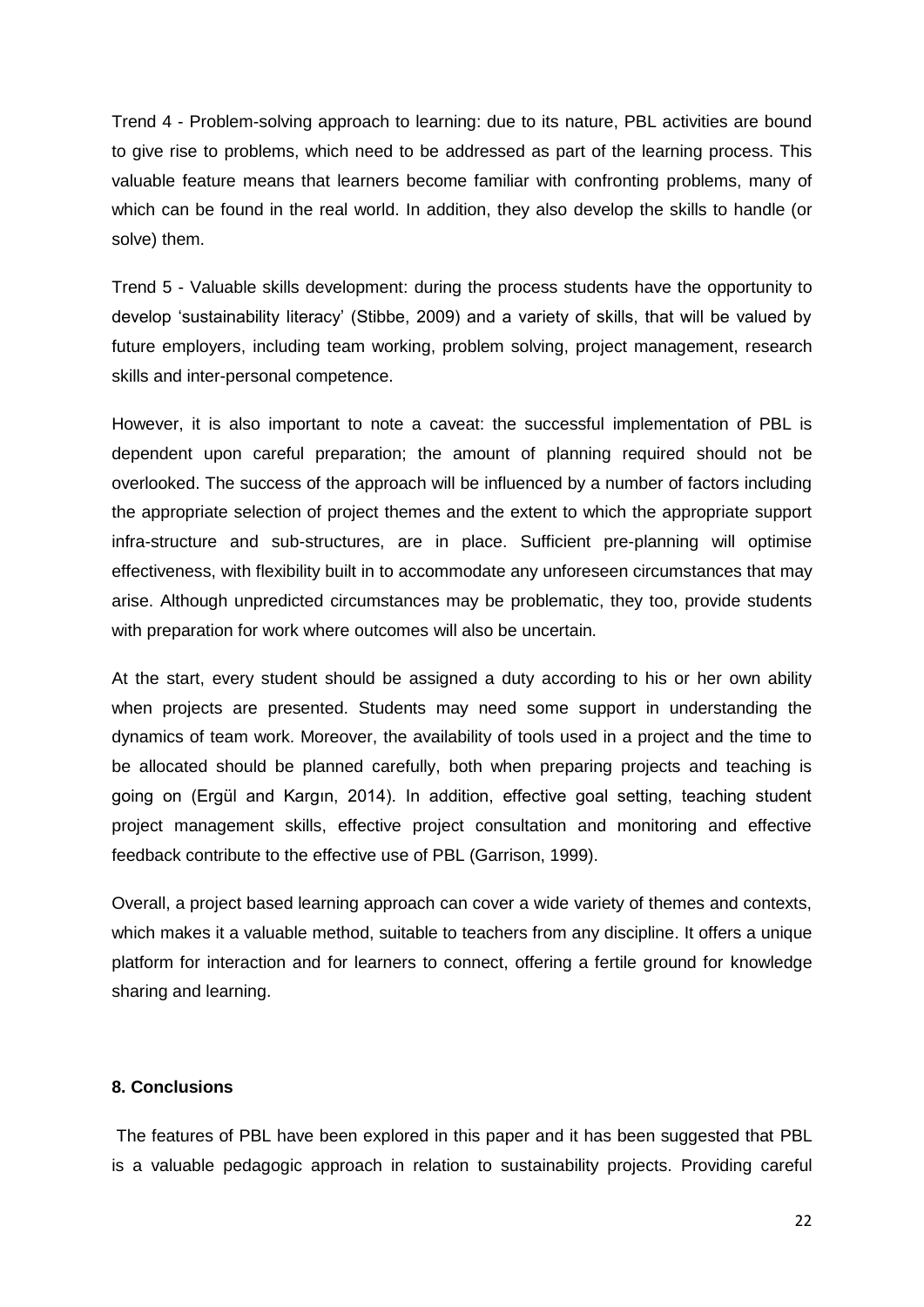consideration is given to the selection of suitable projects, with appropriate support provided for learners, the pedagogic approach has the potential to yield more sustainable and innovative solutions while also enhancing the knowledge and skills of participants. Learning through experience, in real world scenarios, enables the development of competences that will not only be valued in the workplace but will be vital, if the world is to rectify unsustainable development. Such projects will enhance sustainability literacy and when deployed on campus, are likely to also contribute to institutional learning and more integrative approaches to sustainability. They exemplify an experience for the learner where the curriculum, the extra-curricular and the co-curricular, are more effectively entwined and where multidisciplinary perspectives contribute to taking forward sustainable development.

The value of this paper lies within the provision of selected examples of successful approaches to PBL, the identification of themes and the teasing out of the variables favourable to oriented learning that need consideration. The paper provides a basis for others to consider the application of the approach in the context of education for sustainable development. The limitations of the paper are methodological: examples were selected on the basis of convenience and for their illustrative value, rather than through empirical data obtained through the scientific method. Nevertheless, a broad range of initiatives have been drawn together to provide a useful starting point. The conceptual challenge for academics in the future is to design an inter-disciplinary curriculum in such a way that it enables knowledge to be applied in pursuit of sustainability projects while also honing employability skills. Implemented carefully within the university context, students will benefit from hands-on experience with sustainability, the university may also benefit from students' work and a bridge is created between education and professional practice. Future research needs to develop tangible measures to evaluate the impact of such approaches and explore the potential for projects within the curriculum to result in outputs that benefit wider communities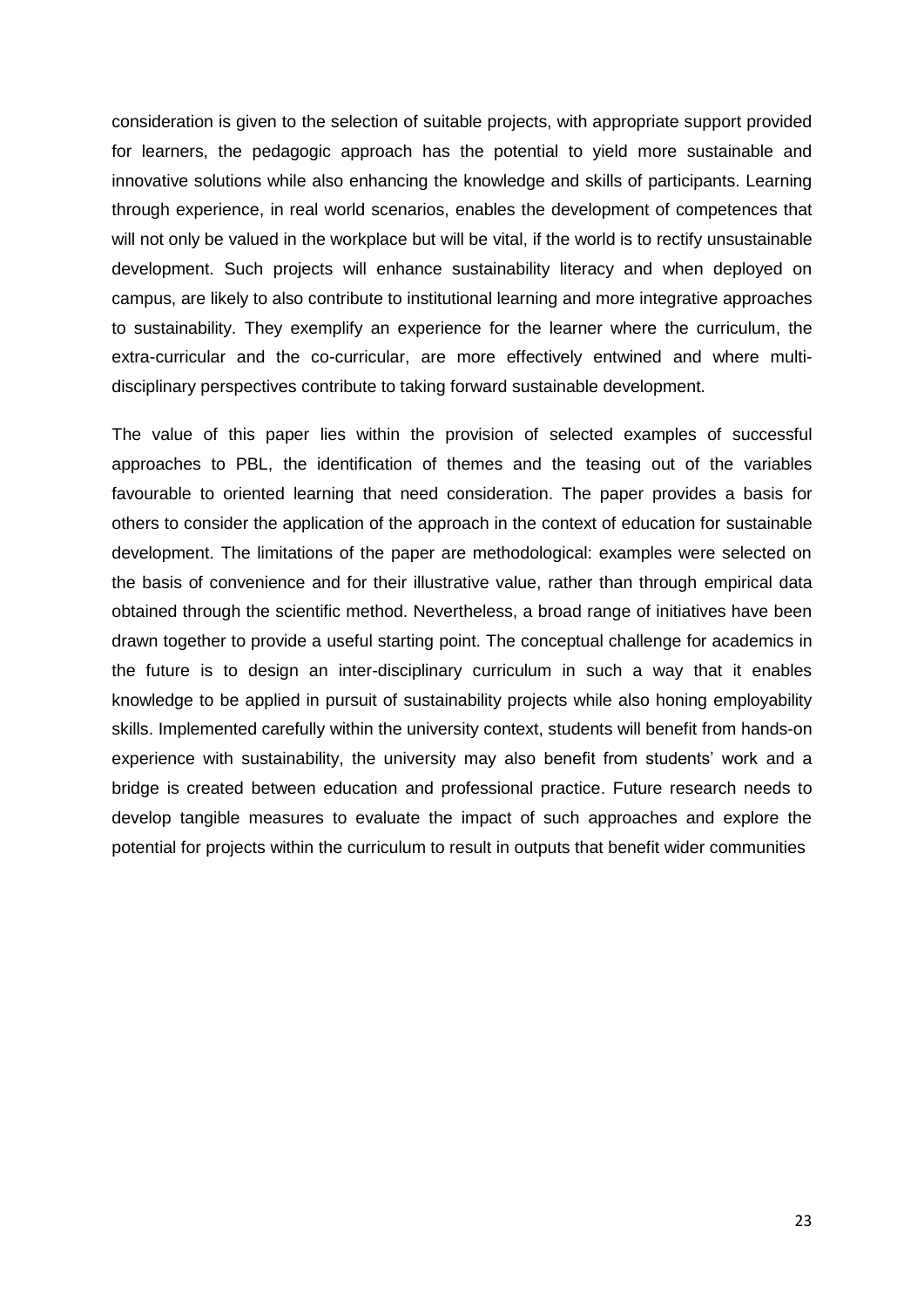#### **References**

- 21st Century Schools, 2015. Food and Culture. A Global, Collaborative Classrooms Project. Available at: http://21stcenturyschools.weebly.com/ [Accessed August 28, 2015].
- AASHE, 2010. Sustainability Curriculum in Higher Education: A Call to Action, AASHE (Association for the Advancement of Sustainability in Higher Education), Denver.
- Alshuwaikhat, H. M., Abubakar, I., 2008. An integrated approach to achieving campus sustainability: assessment of the current campus environmental management practices. Journal of Cleaner Production, 16, 1777-1785.
- Alwi, S. R. W., Manan, Z. A., Klemeš, J. J. Huisingh, D., 2014. Sustainability engineering for the future. Journal of Cleaner Production, 71, 1–10.
- Barth, M., and Rieckmann, M., 2012. Academic staff development as a catalyst for curriculum change towards education for sustainable development: an output perspective. Journal of Cleaner Production, 26, 28-36.
- Baş, G. & Beyhan, Ö., 2010. Investigating the effects of project-based learning on students' academic achievement and attitudes towards English lesson. International Electronic Journal of Elementary Education, 2(3), 365–386. Available at: https://www.pegem.net/dosyalar/dokuman/138512-20140104172114-3.pdf.
- Bell, S., 2010. Project-Based Learning for the 21st Century: Skills for the Future. The Clearing House, 83(2), 39–43. Available at: http://dx.doi.org/10.1080/00098650903505415.
- Biedenweg K, Monroe M.C., Oxarart A., 2013. The importance of teaching ethics of sustainability. International Journal of Sustainability in Higher Education, 14(1), 6-14.
- Boaler, J., 1999. Participation, knowledge, and beliefs: A community perspective on mathematics learning. Educational Studies in Mathematics, 40(3), 259–281. Available at: http://link.springer.com/article/10.1023/A:1003880012282.
- Bourn, D., Shiel, C. 2009. Global perspectives: aligning agendas. Environmental education Research, 15, 661-677.
- Boutou, A., 2013. Sustainability in Higher Education. Benefits and career prospects with an interdisciplinary higher education degree. Master Thesis in Environmental Studies and Sustainability Science, LUCSUS, Lund University, Sweden.
- Brinkhurst, M., Rose, P., Maurice, G., Ackerman, J. D., 2011. Achieving campus sustainability: top-down, bottom-up or neither? International Journal of Sustainability in Higher Education, 12(4), 338-354.
- Buck Institute for Education (BIE), 2015. Why Project Based Learning (PBL)? Available at: http://bie.org/about/why\_pbl [Accessed August 24, 2015].
- Centre for Teaching Excellence pf the Singapore Management University, 2015. Instructional Strategies - Project-Based Learning. Available at: http://cte.smu.edu.sg/assurancelearning/integrated-design/instructional-strategies/pjbl [Accessed August 24, 2015].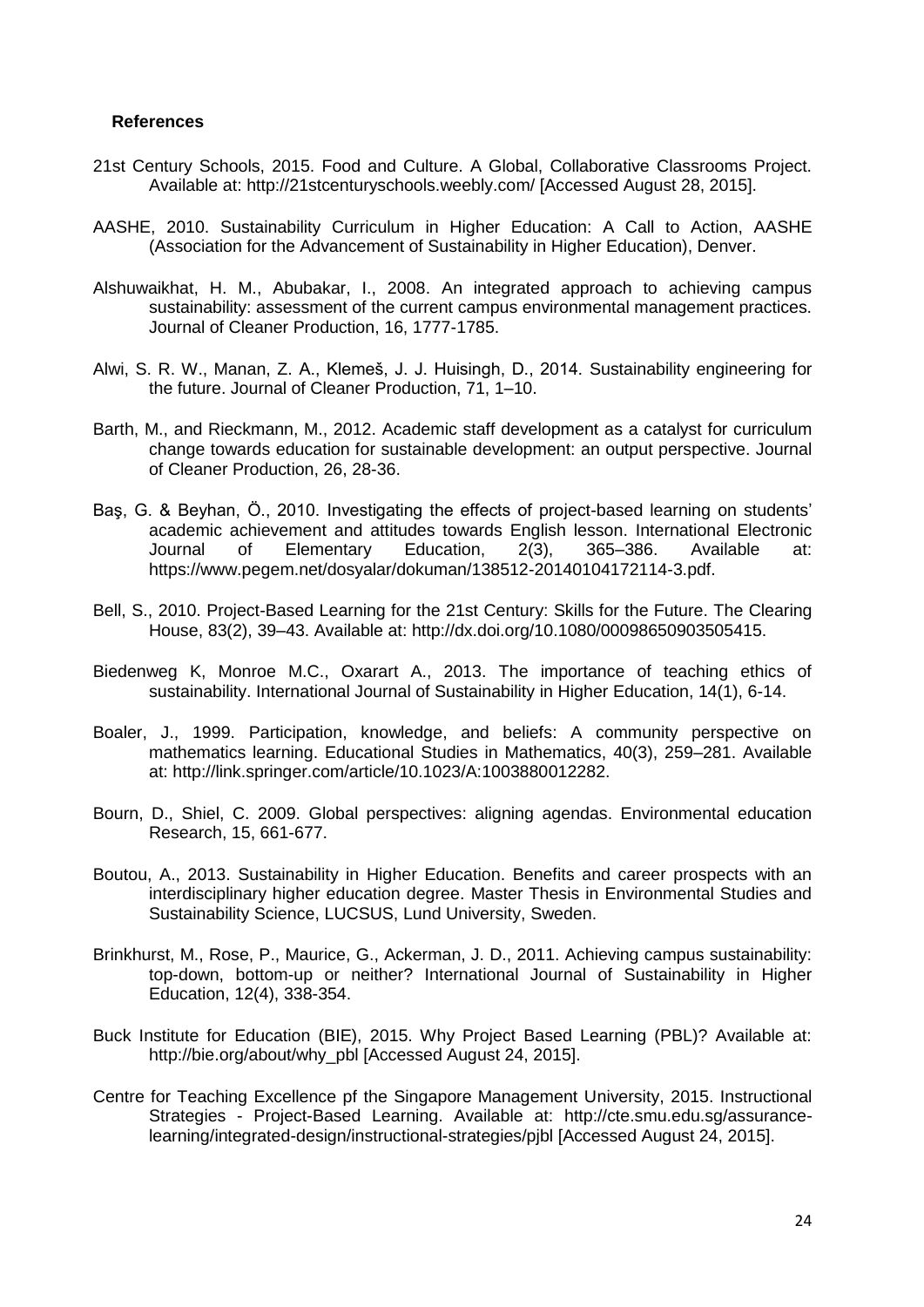- Colombo, C.R. et al., 2014. Active Learning Based Sustainability Education: a Case Study, Available at: http://repositorium.sdum.uminho.pt/bitstream/1822/30173/1/paee2014\_submission\_55. pdf.
- Cortese, A. D., 2003. The critical role of higher education in creating a sustainable future. Planning for higher education, 31 (3), 15-22.
- David, J. L., 2008. What Research Says About Project-Based Learning Educational Leadership, 65(5), 80–82. Available at: http://www.ascd.org/publications/educational\_leadership/feb08/vol65/num05/Project-Based\_Learning.aspx [Accessed August 24, 2015].
- Disterheft, A., Azeiteiro, U. M., Leal Filho, Walter, Caeiro, S. S., (2015). Participatory processes in sustainable universities – what to assess? International Journal of Sustainability in Higher Education, 16(5). doi: 10.1108/IJSHE-05-2014-0079
- Dlouhá, J., Barton, A., Janoušková, S., Dlouhý, J., 2013. Social learning indicators in sustainability-oriented regional learning networks. Journal of Cleaner Production, 49(0), 64-73. doi: http://dx.doi.org/10.1016/j.jclepro.2012.07.023
- Duić, N., Urbaniec, K. Huisingh, D., 2015. The concepts of sustainability are gradually permeating most science and engineering disciplines. Journal of Cleaner Production 88, 1–12.
- Ebner, M., LIenhardt, C., Rohs, M., Meyxer, I. 2010. Microblogs in Higher Education A chance to facilitate informal and process-oriented learning? Computers & Education 55, 92– 100.
- Edutopia, 2008. Why Teach with Project-Based Learning?: Providing Students With a Well-Rounded Classroom Experience. Available at: http://www.edutopia.org/project-learningintroduction [Accessed August 24, 2015].
- Efstratia, D., 2014. Experiential education through project based learning. Procedia Social and Behavioral Sciences, 152, 1256–1260. Available at: http://dx.doi.org/10.1016/j.sbspro.2014.09.362.
- Ergül, N.R. & Kargın, E.K., 2014. The Effect of Project based Learning on Students' Science Success. Procedia - Social and Behavioral Sciences, 136, 537–541. Available at: http://www.sciencedirect.com/science/article/pii/S187704281403852X.
	- Feletti, G. (1993) Inquiry based and problem based learning: How similar are these approaches to nursing and medical education? In Higher Education Research and Development, 12 (2), 143-156.
- Fernandes, S.R.G., 2014. Preparing Graduates for Professional Practice: Findings from a Case Study of Project-based Learning (PBL). Procedia - Social and Behavioral Sciences, 139, 219–226. Available at: http://linkinghub.elsevier.com/retrieve/pii/S1877042814047181.
- Gandhi, N., Selladurai, V., Santhi, P., 2006. Unsustainable development to sustainable development: a conceptual model. Management of Environmental Quality: An International Journal, 17(6), 654-672.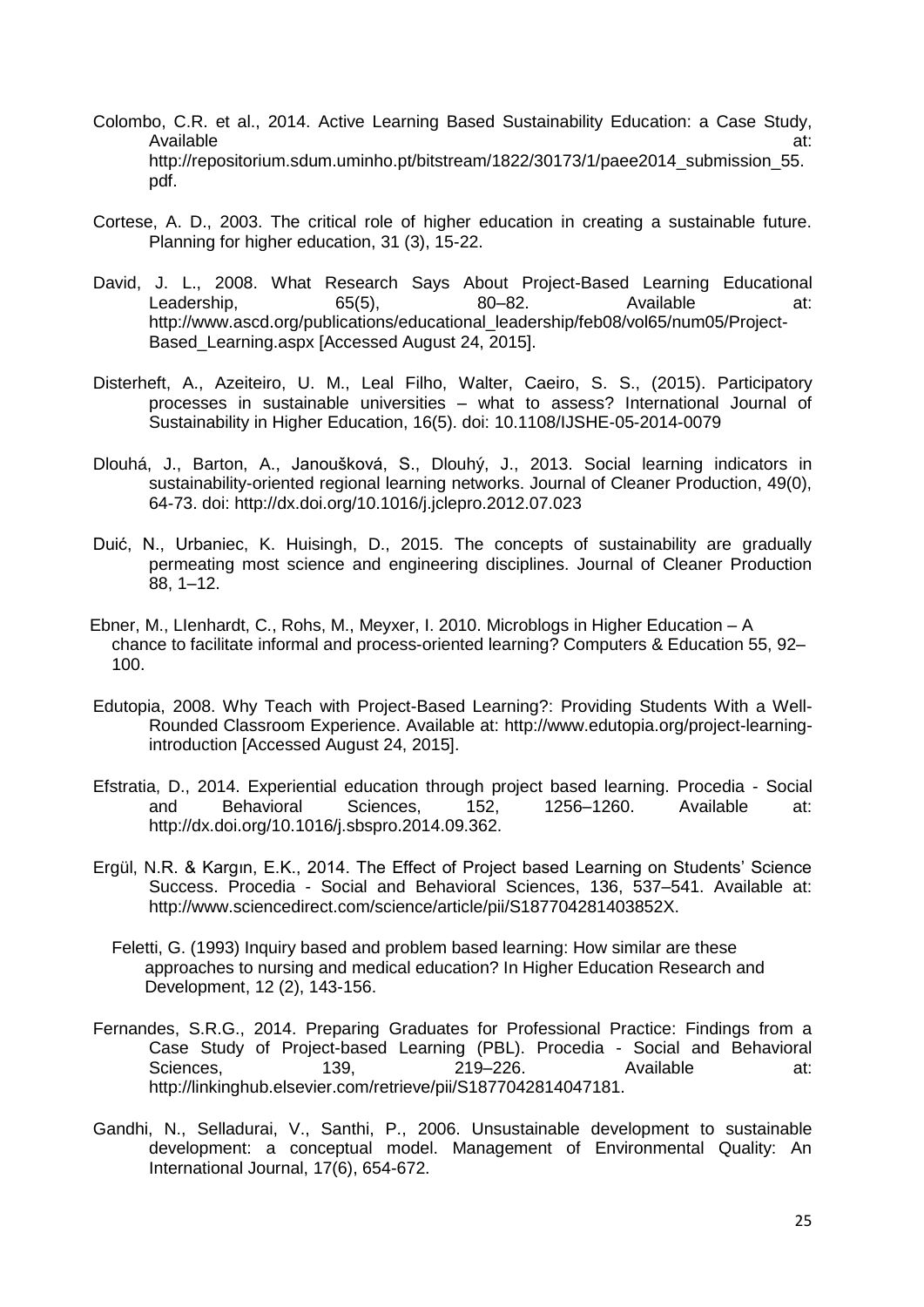- Garrison, J., 1999. John Dewey's Theory of Practical Reasoning. Educational Philosophy and Theory, 31(3), 291–312. Available at: http://onlinelibrary.wiley.com/doi/10.1111/j.1469- 5812.1999.tb00467.x/abstract.
- Graham, R., 2010. UK Approaches to Engineering Project-Based Learning, Available at: http://web.mit.edu/gordonelp/ukpjblwhitepaper.pdf.
- Gültekin, M., 2005. The Effect of Project Based Learning on Learning Outcomes in the Fifth-Grade Science Education. Educational Sciences: Theory & Practice, 5(2), 548–556.
- Hadim, H.A., Esche, S.K., 2002. Enhancing the engineering curriculum through project-based learning. Frontiers in Education, 2, F3F–1–6. Available at: http://ieeexplore.ieee.org/stamp/stamp.jsp?tp=&arnumber=1158200&isnumber=24586.
- Harvey, L., Locke, W., Morey, A. 2002 Enhancing Employability, Recognising Diversity: Making links between higher education and the world of work. London: Universities UK and the Careers Services Unit.
- Hmelo-Silver, C.E., Barrows, H.S., 2006. Goals and Strategies of a Problem-based Learning Facilitator. Interdisciplinary Journal of Problem-based Learning, 1(1), 5–22. Available at: http://docs.lib.purdue.edu/ijpbl/vol1/iss1/4/.
- Hmelo-Silver, C.E., 2004. Problem-Based Learning: What and How Do Students Learn? Educational Psychology Review, 16(3), 235–266. Available at: http://link.springer.com/article/10.1023%2FB%3AEDPR.0000034022.16470.f3#.
- Institute for Teaching and Learning Innovation of the University of Queensland, 2015. Active learning pedagogies. Available at: http://www.uq.edu.au/teach/flippedclassroom/project-bl.html [Accessed August 24, 2015].
- Klegeris, A., Hurren, H. 2011. Impact of problem-based learning in a large classroom setting: student perception and problem-solving skills. Advances in Physiology Education, 35(4), 408-415.
- Knight, P., Yorke, M. 2003. Assessment, Learning and Employability. London: Society for Research into Higher Education and Open University Press.
	- Kolmos, A. (1996) Reflections on project work and problem-based learning. European Journal of Engineering Education, 21 (2), 141-148.
- Krizek, K. J., Newport, D., White, J., Townsend, A. R. 2012. Higher education's sustainability imperative: how to practically respond? International Journal of Sustainability in Higher Education, 13(1), 19-33.
- Kumar, A., 2007. Personal, Academic and Career Development in Higher Education SOARing to Success. London & New York: Routledge, Taylor and Francis.

Kyndt, E., Dochy, F., & Nijs, H. (2009). Learning conditions for non-formal and informal workplace learning. Journal for Workplace Learning, 21(5), 369–383.

Lasauskiene, J., Rauduvaite, A., 2015. Project-Based Learning at University: Teaching Experiences of Lecturers. Procedia - Social and Behavioral Sciences, 197(February), 788–792. Available at: http://linkinghub.elsevier.com/retrieve/pii/S187704281504183X.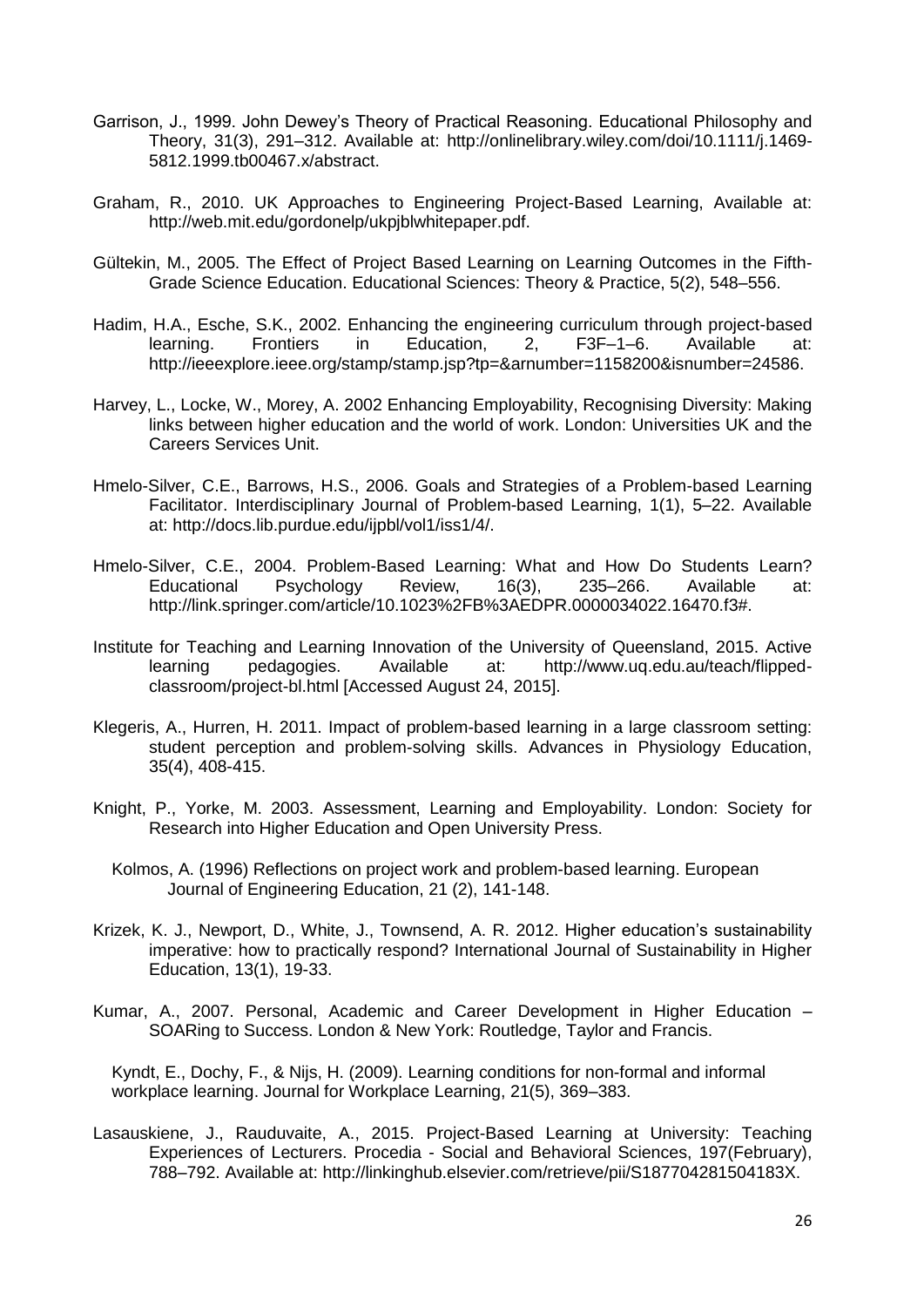- Leal Filho, W., Shiel, C., Paço, A., 2015. Integrative approaches to environmental sustainability at universities: an overview of challenges and priorities. Journal of Integrative Environmental Sciences, 12(1), 1-14. DOI: 10.1080/1943815X.2014.988273.
- Lee, J.S. et al., 2014. Taking a Leap of Faith: Redefining Teaching and Learning in Higher Education through Project- Based Learning. The Interdisciplinary Journal of Problembased Learning, 8(2), 3–13. Available at: http://docs.lib.purdue.edu/cgi/viewcontent.cgi?article=1426&context=ijpbl.
- Marcos, O. et al., 2015. Project based learning in international context in sustainability and global economy. Time European summer school: a truly European learning experience. In INTED2015 Proceedings, 4266–4279. Available at: [http://library.iated.org/view/ORTIZMARCOS2015PRO.](http://library.iated.org/view/ORTIZMARCOS2015PRO)
- Martinez, F., Herrero, L.C., de Pablo, S., 2011. Project-Based Learning and Rubrics in the Teaching of Power Supplies and Photovoltaic Electricity. Education, IEEE Transactions on, 54(1), 87–96. Available at: http://ieeexplore.ieee.org/stamp/stamp.jsp?tp=&arnumber=5438911&isnumber=570562 0.
- Moesby, E. 2005. Curriculum Development for Project-Oriented and Problem-Based Learning (POPBL) with Emphasis on Personal Skills and Abilities. In Global J. of Engineering Education, 9 (2), pp. 12-128.
- Pan, W., Garmston, H., 2012. Enhancing Project-Based Learning in Sustainable Building by Incorporating Learning Technology. In 48th ASC Annual International Conference Proceedings. Associated Schools of Construction. Available at: [http://ascpro.ascweb.org/chair/paper/CEUE220002012.pdf.](http://ascpro.ascweb.org/chair/paper/CEUE220002012.pdf)
	- Pavelich, M.J. et al (1995) Real-world problem solving in Freshman Sophomore Engineering. New Directions for Teaching and Learning, 61, 45-54.
- Pearson S., Honeywood S., O'Toole M., 2005. Not yet learning for sustainability: the challenge of environmental education in a university. International Research in Geographical and Environmental Education, 14(3), 173-186, DOI: 10.1080/10382040508668349.
- Pegg, A., Waldock, J., Hendy-Isaac, S., Lawton, R. (2012). Pedagogy for Employability. York, UK: Higher Education Academy.
- Ravitz, J., 2008. Project Based Learning as a Catalyst in Reforming High Schools. American Educational Research Association, pp. 1–14. Available at: http://files.eric.ed.gov/fulltext/ED540113.pdf.
- Rodriguez, J. et al., 2015. Project Based Learning experiences in the space engineering education at Technical University of Madrid. Advances in Space Research, 56, pp.1319–1330. Available at: [http://linkinghub.elsevier.com/retrieve/pii/S0273117715004834.](http://linkinghub.elsevier.com/retrieve/pii/S0273117715004834)
- Scapens, R. W. 1990. Researching Management Accounting practice: The Role of Case Study Methods, British Accounting Review, 22, pp259-281
- Shiel C, Paço A., 2012. Do formal policies for sustainable development make a difference? A comparison of students from two different universities, one in the UK and one in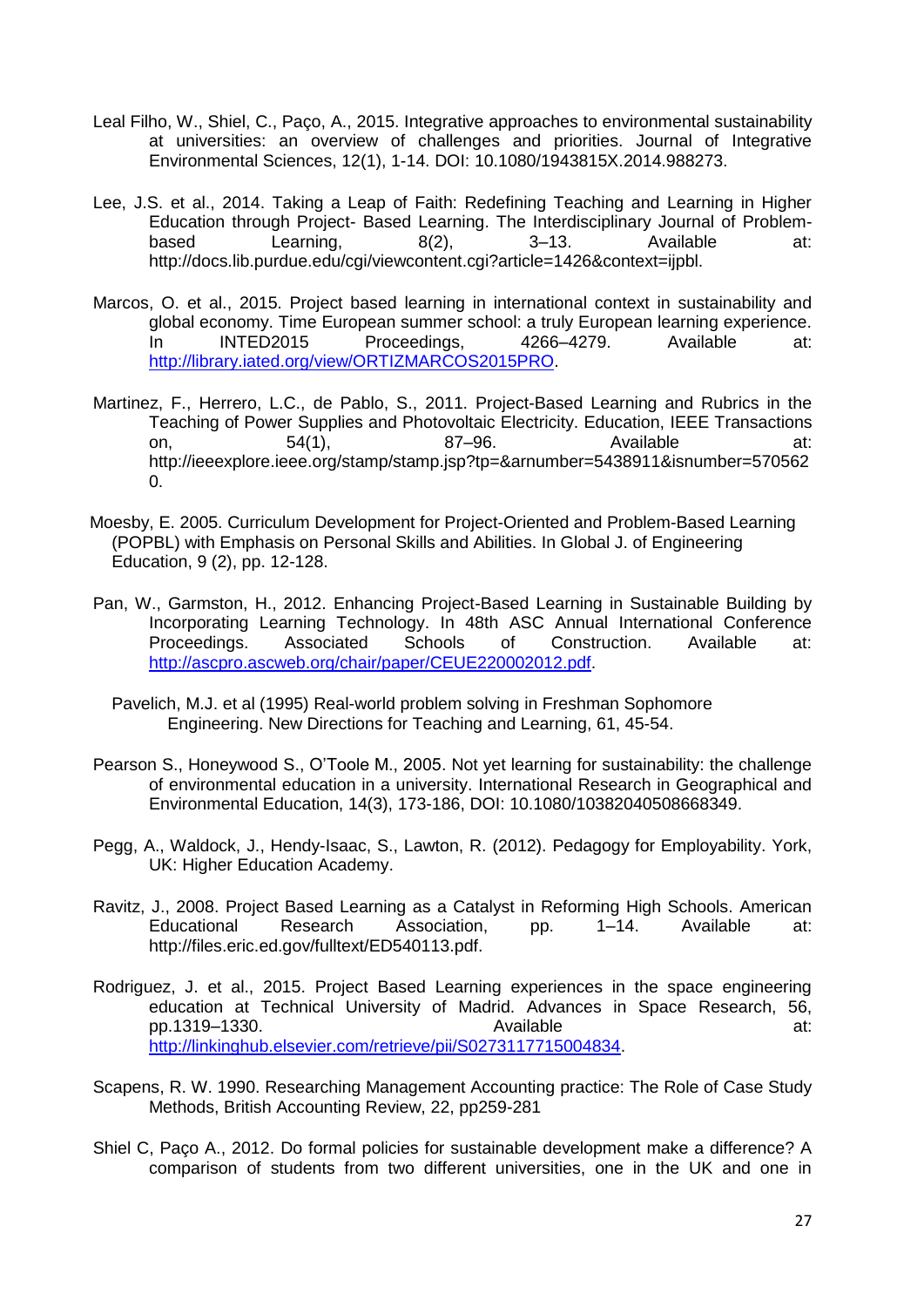Portugal. In Leal Filho, W (Ed.) Sustainable Development at Universities: New Horizons. Peter Lang Scientific Publishers, Frankfurt, pp. 575-585.

- Shiel C, Williams, A., Mann, S., 2005. Global Perspectives and Sustainable Development in the Curriculum: Enhanced Employability, More Thoughtful Society? In Enhancing Graduate Employability: The roles of learning, teaching, research and knowledge transfer, Proceedings of the Bournemouth University Learning and Teaching Conference, Bournemouth, Bournemouth University, pp.2-16.
- Springett, D., 2005. Education for Sustainability' in the Business Studies Curriculum: a Call for a Critical Agenda, Business Strategy and the Environment, 14, 146–159.
- Steinemann, A., 2003. Implementing sustainable development through problem-based learning: Pedagogy and practice. Journal of Professional Issues in Engineering Education and Practice, 129(4), 216-224.
- Sterling, S., 2004. Higher education, sustainability, and the role of systemic learning, In Higher Education and the Challenge of Sustainability: Problematics, Promise, and Practice, P.B. Corcoran and A.E.J. Wals (Eds), Kluwer Academic Publishers: Dordrecht. p. 47- 70.
- Sterling, S. and Thomas; I. 2006. Education for sustainability: the role of capabilities in guiding university curricula. International Journal of Innovation and Sustainable Development, 1(4), 349-370.
- Stibbe, A. (Ed.) 2009. The Handbook of Sustainability Literacy: skills for a changing world. Dartington: Green Books
- T.I.M.E European Summer School Consortium, 2015. T·I·M·E European Summer School: Sustainability and the Global Economy. Available at: http://www.time-tess.eu/ [Accessed August 28, 2015].
- Tascı, B.G., 2015. Project Based Learning from Elementary School to College, Tool: Architecture. Procedia - Social and Behavioral Sciences, 186, 770–775. Available at: http://linkinghub.elsevier.com/retrieve/pii/S1877042815023903.
- Thomas, J. W., 2000. A review of research on project-based learning, Available at: http://bie.org/images/uploads/general/9d06758fd346969cb63653d00dca55c0.pdf.
- Voronchenko, T., Klimenko, T., Kostina, I., 2015. Learning to Live in a Global World: Project-Based Learning in Multicultural Student Groups as a Pedagogy of Tolerance Strategy. Procedia - Social and Behavioral Sciences, 191, 1489–1495. Available at: http://linkinghub.elsevier.com/retrieve/pii/S1877042815027329.
- Wade B. H., Stone J. H., 2010. Overcoming disciplinary and institutional barriers: An interdisciplinary course in economic and sociological perspectives on health issues. Journal of Economic Education, 41, 71-84.
- Wood, D. F. 2003. ABC of learning and teaching in medicine: problem-based learning. BMJ, 326, 328–330.
- Yin, R. K. 1994. Case Study Research: Design and Methods, Beverly Hills: Sage.